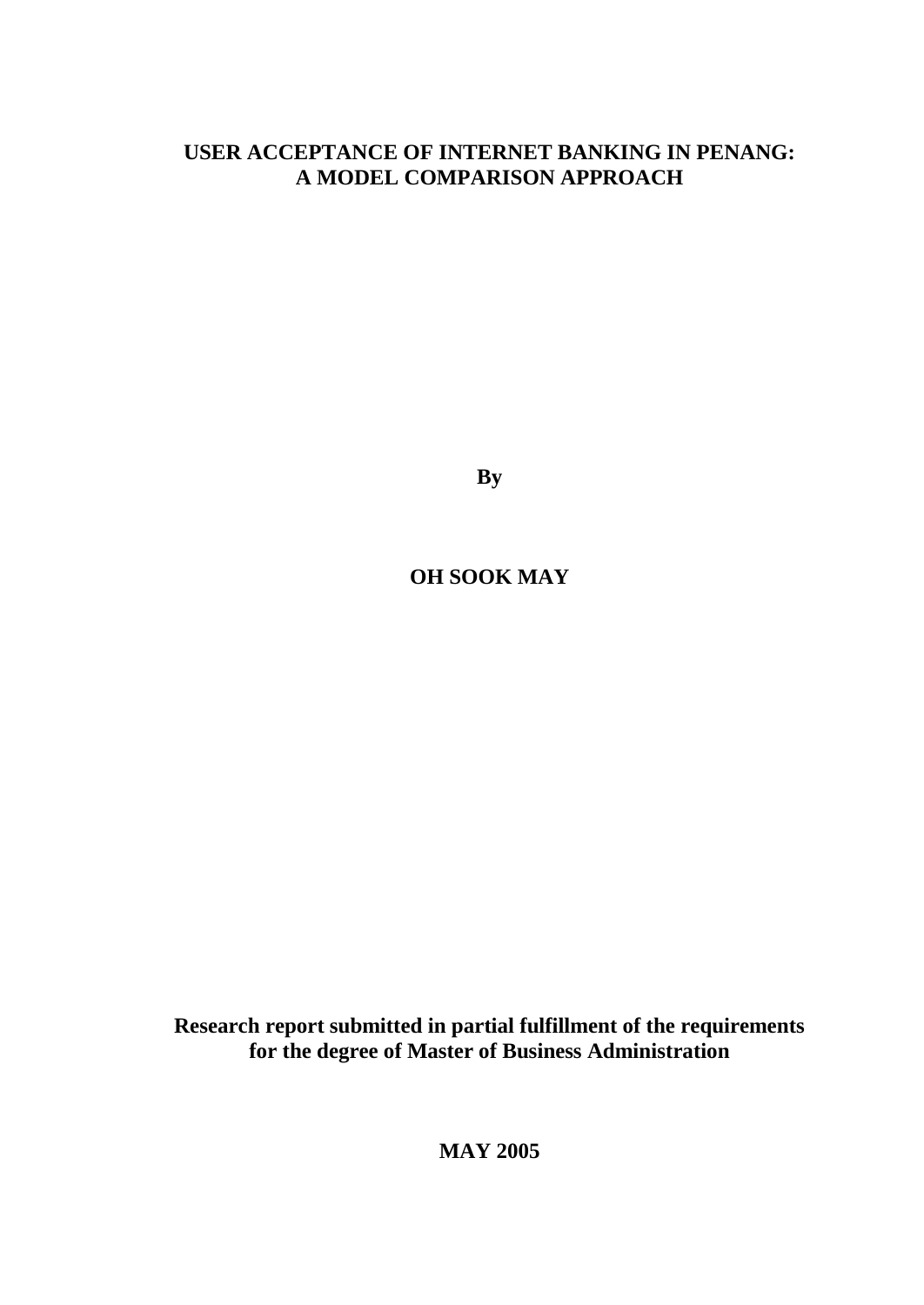

# *UNIVERSITI SAINS MALAYSIA*

# *HIGHLY CONFIDENTIAL*

January 2005

Dear Respondent,

The present research is intended to understand user acceptance of Internet banking in Penang. This is purely an academic study that is undertaken to fulfill the partial requirement for the degree of Masters of Business Administration at the University Science Malaysia.

Please complete the questionnaire based on your honest opinion. There are no right or wrong answers. Some of the questions may seem similar to one another, but each question addresses a unique issue. Please make your full effort to answer each question.

We guarantee complete **anonymity** and **confidentiality** of the information provided by you. We are mainly interested in your opinion. We would, therefore, value your kind assistance and valuable time in completing the attached questionnaire and returning directly to me or the person through whom you received the questionnaire. Should you have any concerns or clarifications, please do not hesitate to contact us at 012-4252832 (May), 04-6533888 ext. 3889 or message 3363 (Associate Professor T. Ramayah).

Thank you very much for your valuable time and assistance in completing this questionnaire.

Yours faithfully

*MBA Student Supervisor*  [maysmoh@yahoo.com](mailto:maysmoh@yahoo.com) [ramayah@usm.my](mailto:ramayah@usm.my)

\_\_\_\_\_\_\_\_\_\_\_\_\_\_\_\_\_\_\_ \_\_\_\_\_\_\_\_\_\_\_\_\_\_\_\_\_\_\_\_\_\_\_\_\_\_ Oh Sook May Associate Professor T. Ramayah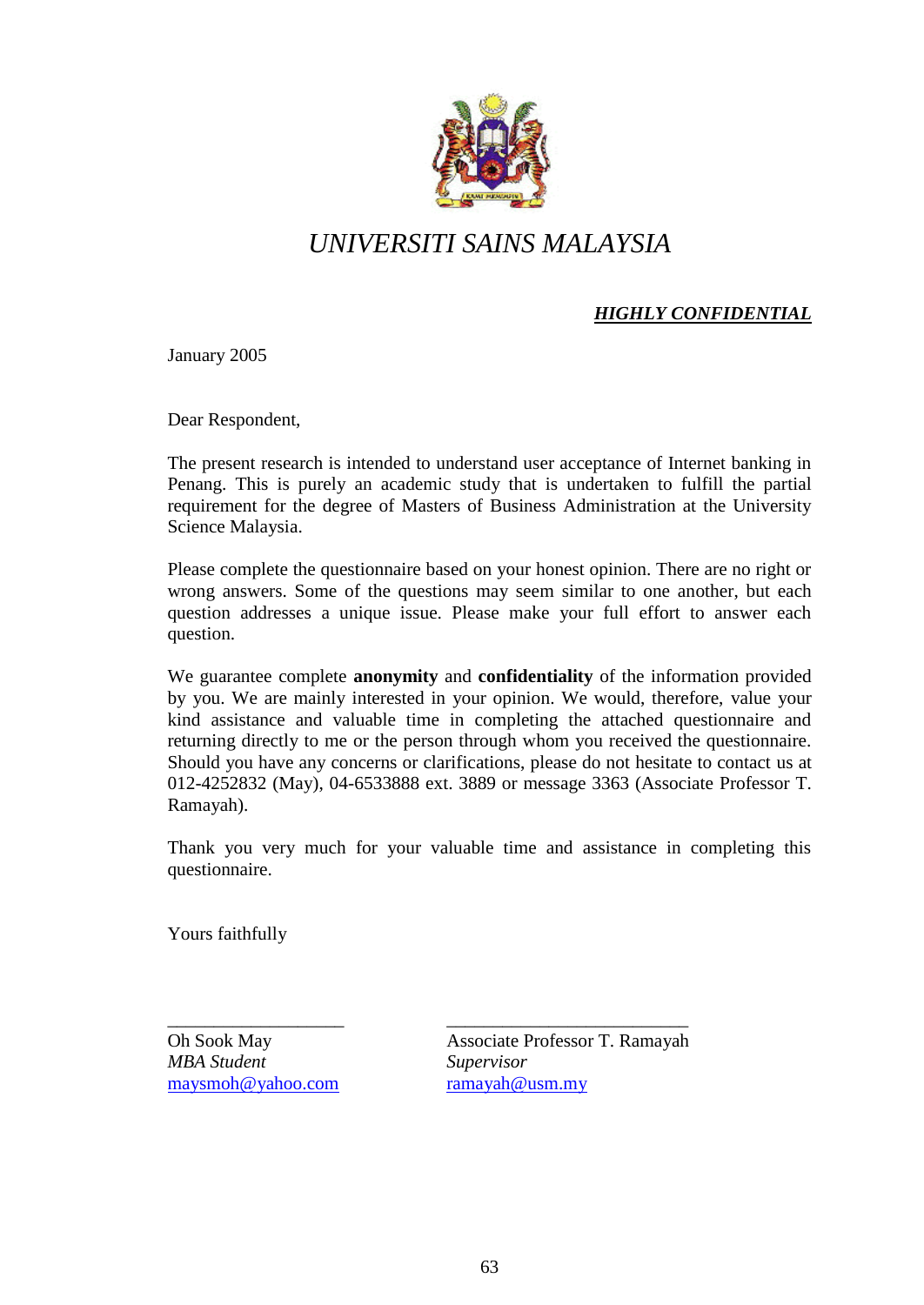#### **ACKNOWLEDGEMENT**

I would like to take this opportunity to express my heartfelt appreciation to my project supervisor, Associate Professor T. Ramayah for his invaluable and genuine attention throughout the research work. Also, I would like to express my gratitude to Professor Icek Ajzen, Melissa, Gopi and my classmates for the assistance provided.

Not to forget to thank my family, especially my parents for the understanding and encouragement during the period of study. Although my father has left us in April 2005, but his understanding and caring will last forever.

Last but not least, I would like to thank those respondents who spent time and effort to complete the questionnaires and those who helped in distributing the questionnaires. They have made this study possible.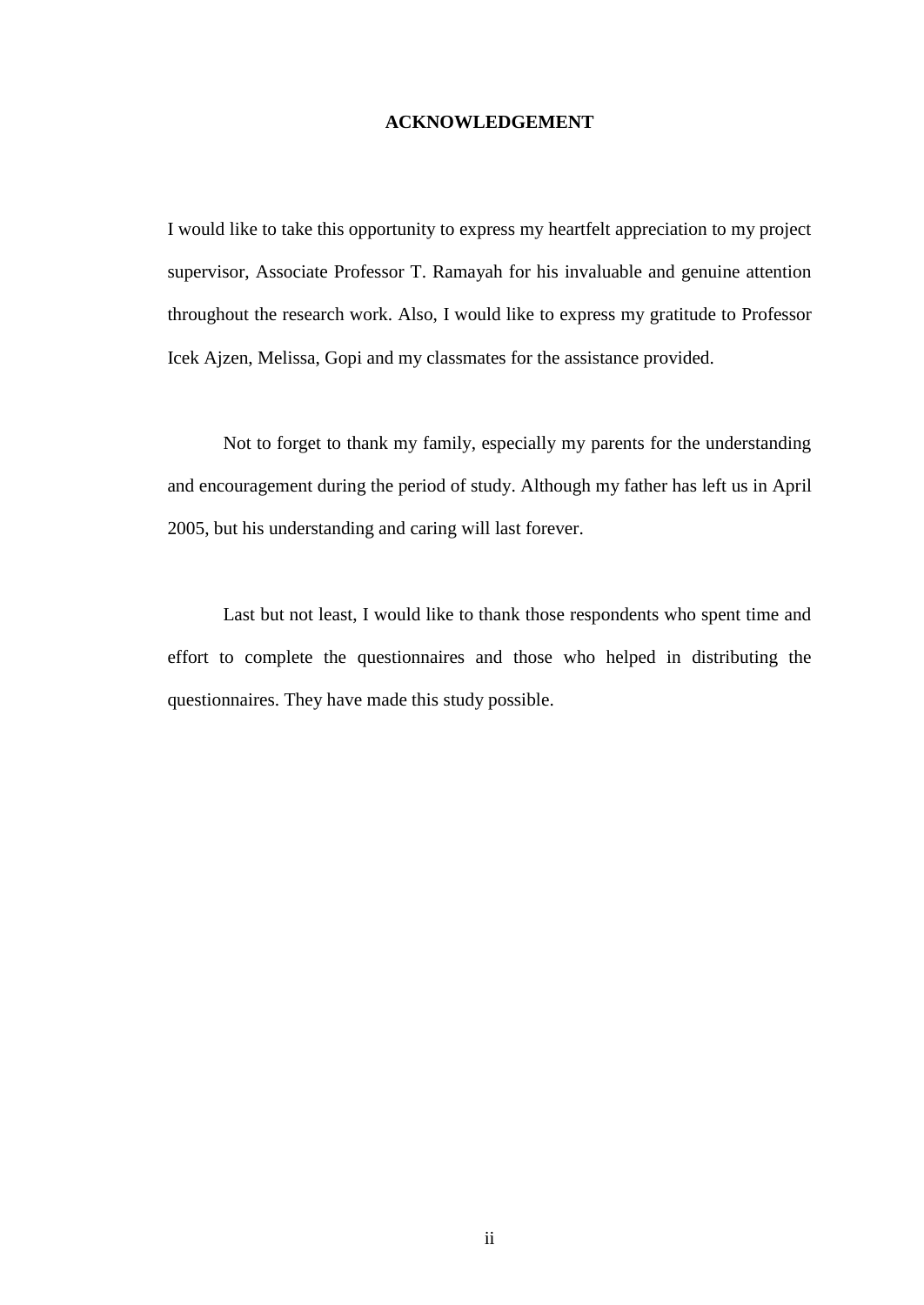# **TABLE OF CONTENTS**

Page

| <b>ACKNOWLEDGEMENT</b>               |                                                                                                                                                                                                                                                                                                                                                                                                                                                                                    | $\ddot{\rm ii}$                                                                                                    |
|--------------------------------------|------------------------------------------------------------------------------------------------------------------------------------------------------------------------------------------------------------------------------------------------------------------------------------------------------------------------------------------------------------------------------------------------------------------------------------------------------------------------------------|--------------------------------------------------------------------------------------------------------------------|
| <b>TABLE OF CONTENTS</b>             |                                                                                                                                                                                                                                                                                                                                                                                                                                                                                    | iii                                                                                                                |
| <b>LIST OF TABLES</b>                |                                                                                                                                                                                                                                                                                                                                                                                                                                                                                    | vi                                                                                                                 |
|                                      | <b>LIST OF FIGURES</b>                                                                                                                                                                                                                                                                                                                                                                                                                                                             |                                                                                                                    |
| <b>ABSTRAK</b>                       |                                                                                                                                                                                                                                                                                                                                                                                                                                                                                    | viii                                                                                                               |
| <b>ABSTRACT</b>                      |                                                                                                                                                                                                                                                                                                                                                                                                                                                                                    | ix                                                                                                                 |
| Chapter 1: INTRODUCTION<br>1.8       | 1.1 Introduction: Overview of Internet Technology<br>1.2 Background of the Study<br>1.3 Problem Statement<br>1.4 Objectives of Study<br>1.5 Research Questions<br>1.6 Significance of the Study<br>1.7 Definition of Key Variables<br>Organization of the Dissertation                                                                                                                                                                                                             | $\mathbf{1}$<br>$\mathbf{1}$<br>$\sqrt{2}$<br>$\overline{4}$<br>6<br>$\sqrt{6}$<br>$\boldsymbol{7}$<br>$\tau$<br>8 |
| 2.4<br>2.5<br>2.6<br>2.7<br>2.8      | <b>Chapter 2: LITERATURE REVIEW</b><br>2.1 Introduction<br>2.2 Theory of Reasoned Action (TRA)<br>2.3 Theory of Planned Behavior (TPB)<br>Technology Acceptance Model (TAM)<br>Key Elements of Study<br>2.5.1 Attitude<br>2.5.2 Subjective Norm<br>2.5.3 Perceived Behavioral Control<br>2.5.4 Perceived Usefulness<br>2.5.5<br>Perceived Ease of Use<br><b>Behavioral Intention</b><br>2.5.6<br><b>Behavior</b><br>2.5.7<br><b>Theoretical Framework</b><br>Hypotheses<br>Summary | 10<br>10<br>11<br>13<br>15<br>18<br>18<br>19<br>20<br>21<br>22<br>23<br>24<br>24<br>26<br>27                       |
| Chapter 3: METHODOLOGY<br>3.1<br>3.2 | Introduction<br><b>Research Design and Procedure</b><br>3.2.1<br>Type of Study<br>3.2.2<br>Nature of Study<br>3.2.3 Unit of Analysis                                                                                                                                                                                                                                                                                                                                               | 28<br>28<br>28<br>28<br>28<br>28                                                                                   |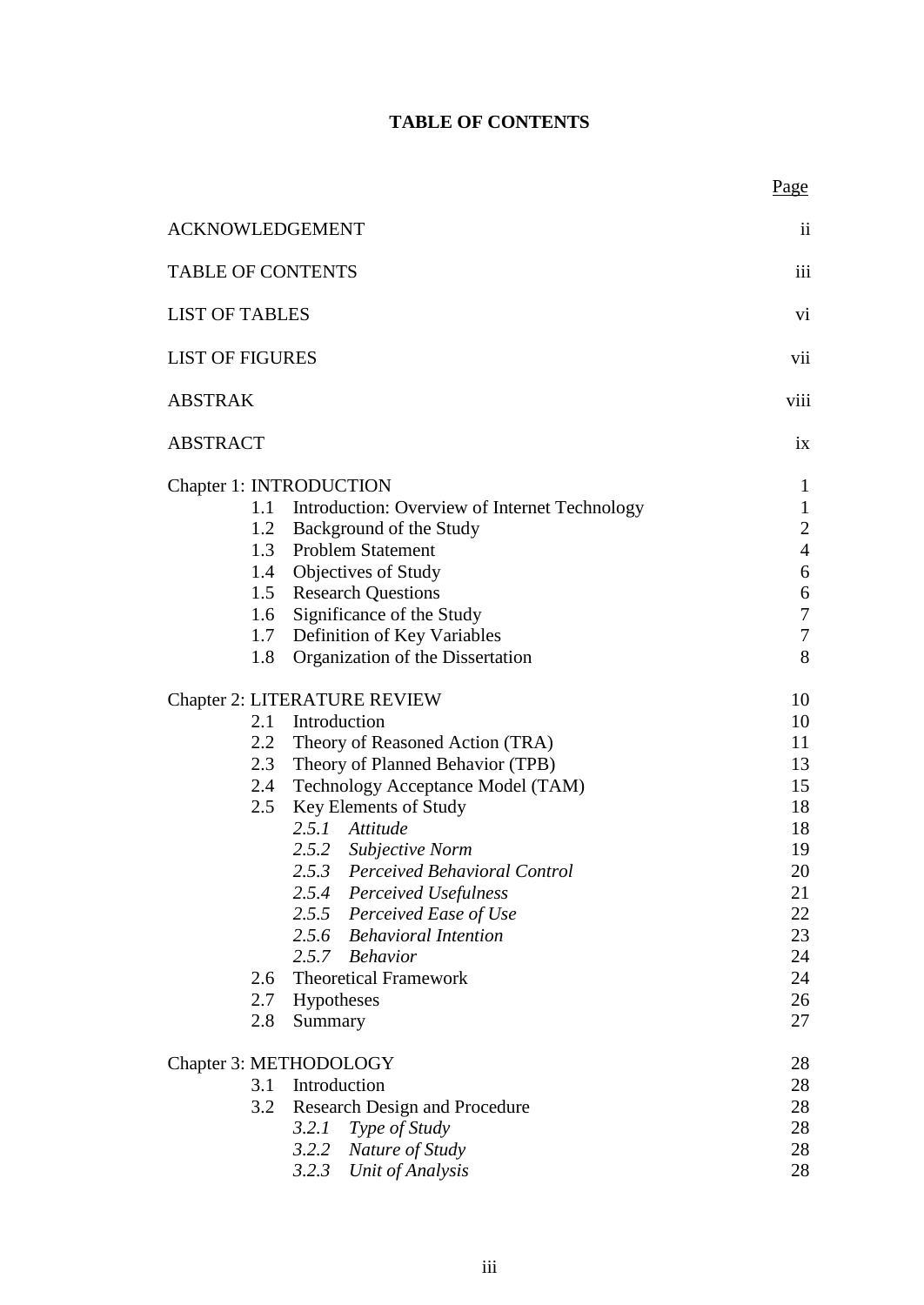|                   | 3.2.4 Research Site                                | 29 |
|-------------------|----------------------------------------------------|----|
|                   | 3.3 Population, Sample Size and Sampling Technique | 29 |
|                   | 3.4 Variables and Measurement                      | 29 |
|                   | 3.4.1 Dependent Variable                           | 30 |
|                   | 3.4.1.1 Behavioral Intention                       | 30 |
|                   | 3.4.2<br><b>Independent Variables</b>              | 30 |
|                   | 3.4.2.1 Attitude Toward Behavior                   | 30 |
|                   | 3.4.2.2 Subjective Norm                            | 30 |
|                   | 3.4.2.3 Perceived Behavioral Control               | 31 |
|                   | 3.4.2.4 Perceived Usefulness                       | 31 |
|                   | 3.4.2.5 Perceived Ease of Use                      | 31 |
|                   | 3.5 Data Collection Method                         | 31 |
| 3.6               | <b>Questionnaire Design</b>                        | 32 |
|                   | 3.7 Data Analysis                                  | 32 |
| 3.8               | Summary                                            | 33 |
|                   |                                                    |    |
|                   | <b>Chapter 4: ANALYSIS AND RESULTS</b>             | 35 |
|                   | 4.1 Introduction                                   | 35 |
| 4.2               | Sample and Profiles                                | 35 |
| 4.3               | Goodness of Measure                                | 37 |
|                   | 4.3.1 Factor Analysis                              | 37 |
|                   | 4.3.2 Reliability of Measurement                   | 38 |
|                   | 4.3.3 Descriptive Analysis                         | 38 |
| 4.4               | <b>Hypotheses Testing</b>                          | 39 |
|                   | 4.4.1 Correlation Analysis                         | 39 |
|                   | 4.4.2 Multiple Regression 1 (TRA Model)            | 39 |
|                   | 4.4.3 Multiple Regression 2 (TPB Model)            | 42 |
|                   | 4.4.4 Multiple Regression 3 (TAM Model)            | 43 |
| 4.5               | <b>Summary of Results</b>                          | 47 |
|                   | Chapter 5: DISCUSSION AND CONCLUSION               | 49 |
|                   | 5.1 Introduction                                   | 49 |
|                   | 5.2 Recapitulation of the Study                    | 49 |
|                   | 5.3 Discussion of Major Findings                   | 50 |
|                   | 5.4 Implications                                   | 53 |
|                   |                                                    |    |
|                   | 5.4.1 Theoretical Implications                     | 53 |
|                   | 5.4.2 Managerial Implications                      | 53 |
|                   | 5.5 Limitations                                    | 55 |
|                   | 5.6 Future Research                                | 56 |
|                   | 5.7 Conclusion                                     | 57 |
| <b>REFERENCES</b> |                                                    | 58 |
|                   | APPENDIX A: QUESTIONNAIRE                          | 64 |
|                   | APPENDIX B: FREQUENCY TABLES                       | 68 |
|                   | APPENDIX C: INTERNET USAGE PROFILE                 | 73 |
|                   | APPENDIX D: FACTOR ANALYSIS                        | 74 |
|                   |                                                    |    |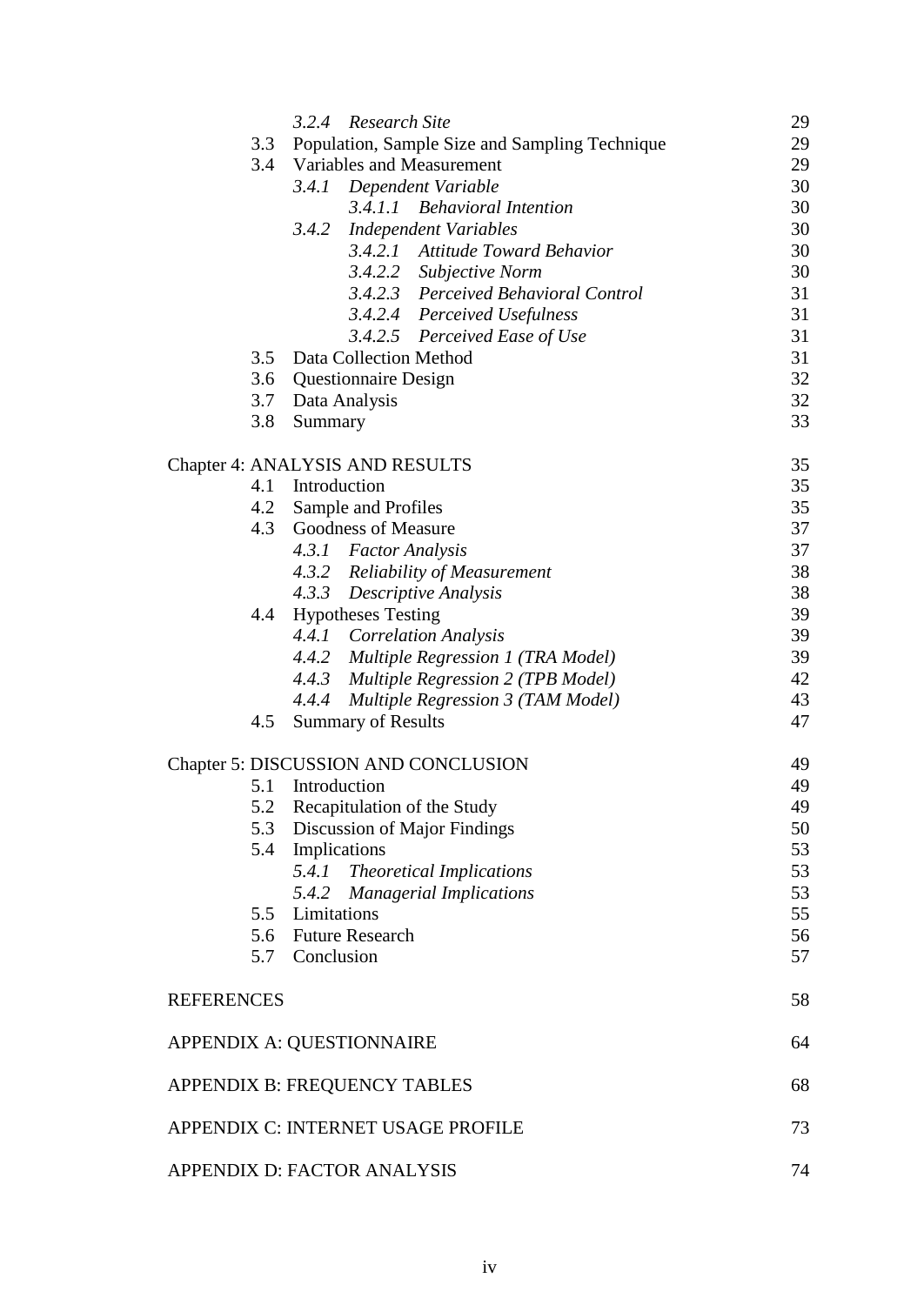| APPENDIX E: RELIABILITY ANALYSIS    | 90  |
|-------------------------------------|-----|
| APPENDIX F: DESCRIPTIVE STATISTICS  | 96  |
| APPENDIX G: CORRELATION ANALYSIS    | 97  |
| APPENDIX H: MULTIPLE REGRESSION 1   | 99  |
| APPENDIX I: MULTIPLE REGRESSION 2   | 102 |
| APPENDIX J: REGRESSION 3-1          | 106 |
| APPENDIX K: MULTIPLE REGRESSION 3-2 | 109 |
| APPENDIX L: MULTIPLE REGRESSION 3-3 | 112 |
| APPENDIX M: MULTIPLE REGRESSION 3-4 | 116 |
| <b>APPENDIX N: REGRESSION 3-5</b>   | 120 |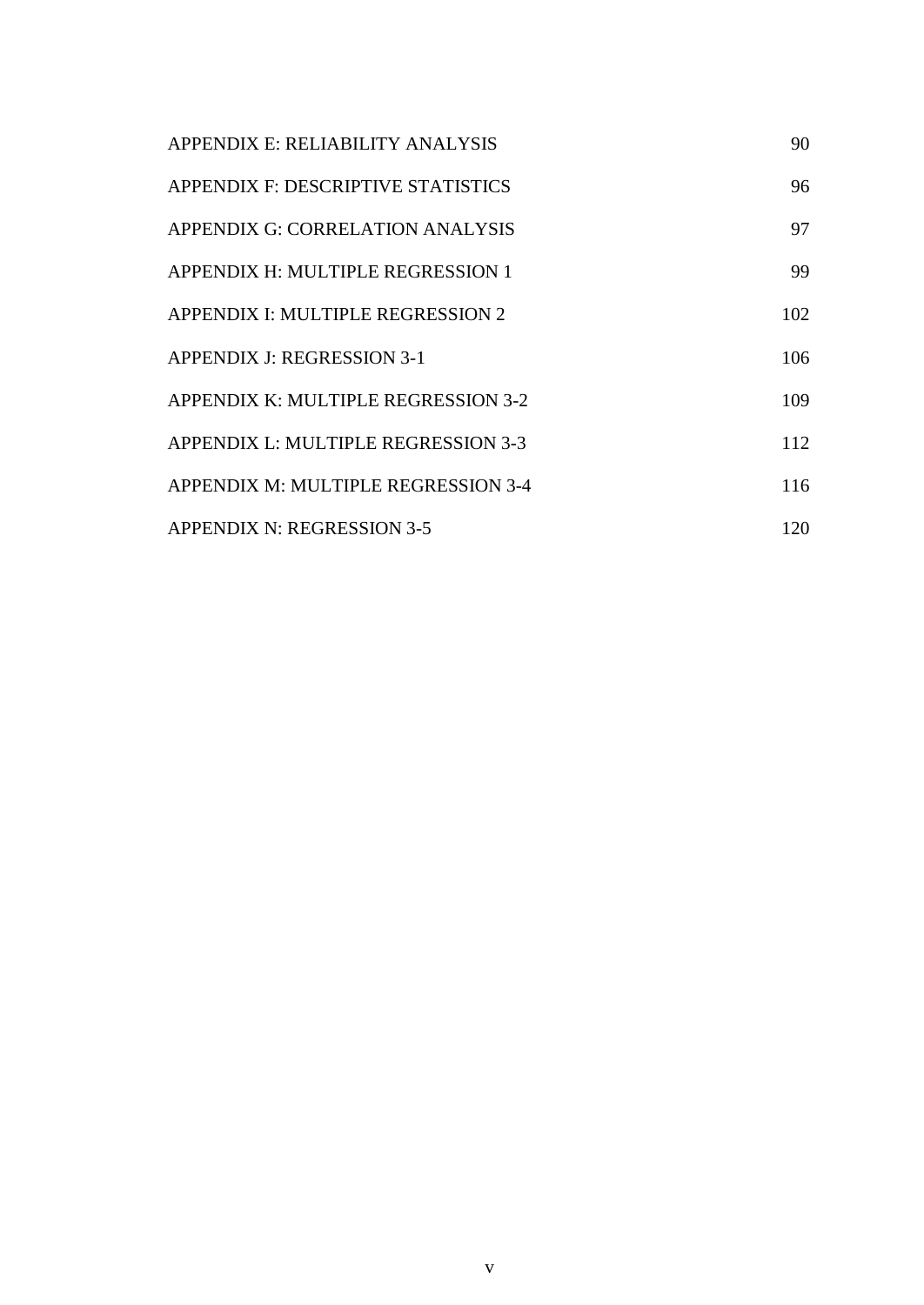# **LIST OF TABLES**

| Table      | Description                                                                          | <u>Page</u> |
|------------|--------------------------------------------------------------------------------------|-------------|
| Table 4.1  | Profile of the Respondents                                                           | 36          |
| Table 4.2  | Internet Usage Profile                                                               | 37          |
| Table 4.3  | Cronbach's Alpha Scores                                                              | 38          |
| Table 4.4  | <b>Overall Descriptive Statistics of the Study Variables</b>                         | 39          |
| Table 4.5  | Pearson's Correlation Coefficients of the Study Variables                            | 40          |
| Table 4.6  | Results of Multiple Regression 1                                                     | 41          |
| Table 4.7  | Results of Multiple Regression 2                                                     | 43          |
| Table 4.8  | Results of Multiple Regression for PEOU and PU toward<br><b>Behavioral Intention</b> | 45          |
| Table 4.9  | Results of Multiple Regression for Attitude toward<br><b>Behavioral Intention</b>    | 46          |
| Table 4.10 | Results of the Tested Hypotheses                                                     | 47          |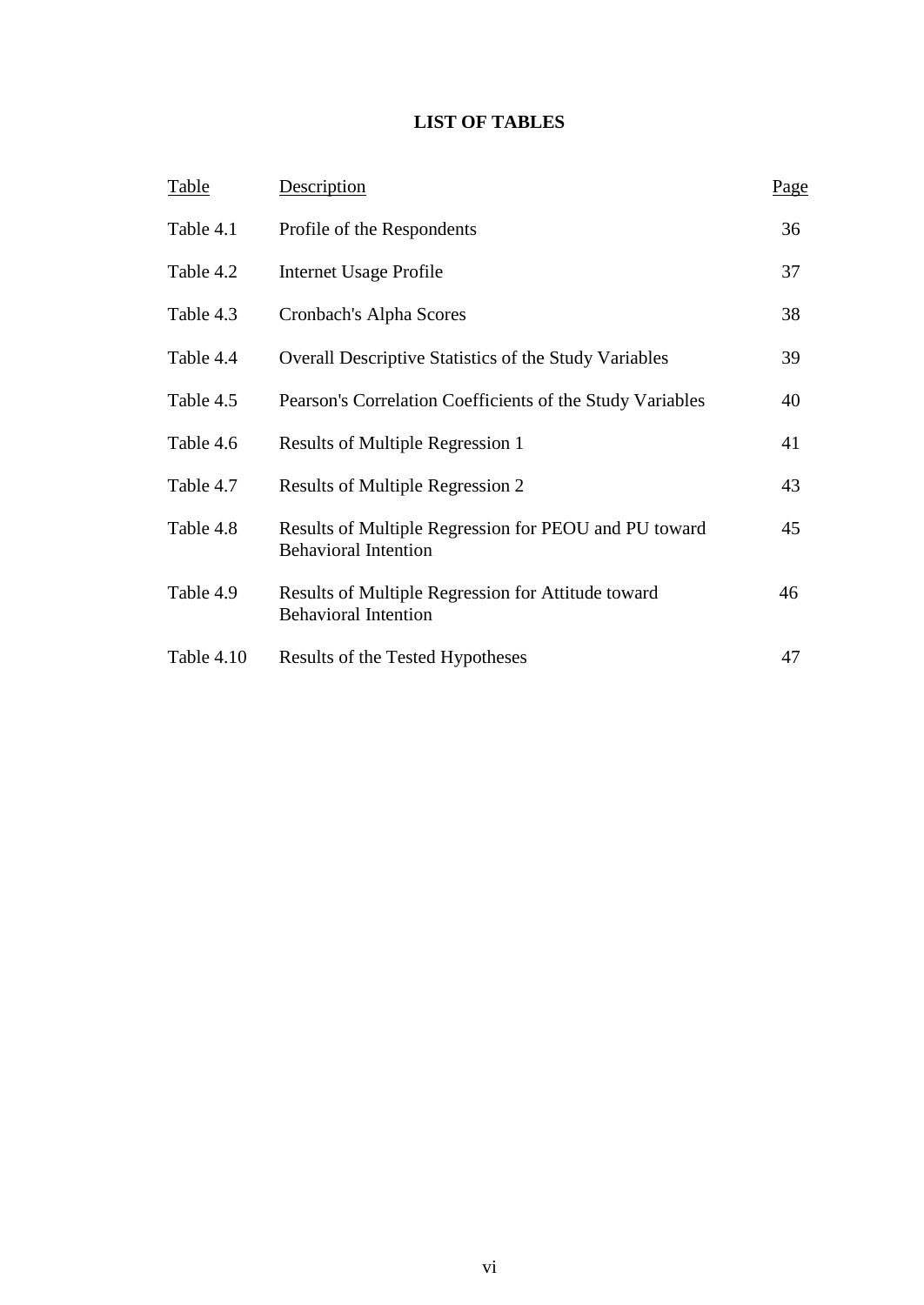# **LIST OF FIGURES**

| Figure     | Description                                                          | Page |
|------------|----------------------------------------------------------------------|------|
| Figure 2.1 | Theory of Reasoned Action (TRA)<br>Source: Fishbein and Ajzen (1975) | 13   |
| Figure 2.2 | Theory of Planned Behavior (TPB)<br>Source: Ajzen (1985)             | 15   |
| Figure 2.3 | Technology Acceptance Model (TAM)<br>Source: Davis (1989)            | 16   |
| Figure 2.4 | The Theoretical Model of TRA, TPB and TAM                            | 25   |
| Figure 4.1 | Results of Multiple Regression 1                                     | 41   |
| Figure 4.2 | Results of Multiple Regression 2                                     | 42   |
| Figure 4.3 | Relationship between PEOU and PU                                     | 44   |
| Figure 4.4 | Relationship between PEOU and PU toward Behavioral<br>Intention      | 44   |
| Figure 4.5 | Results of Multiple Regression 3                                     | 46   |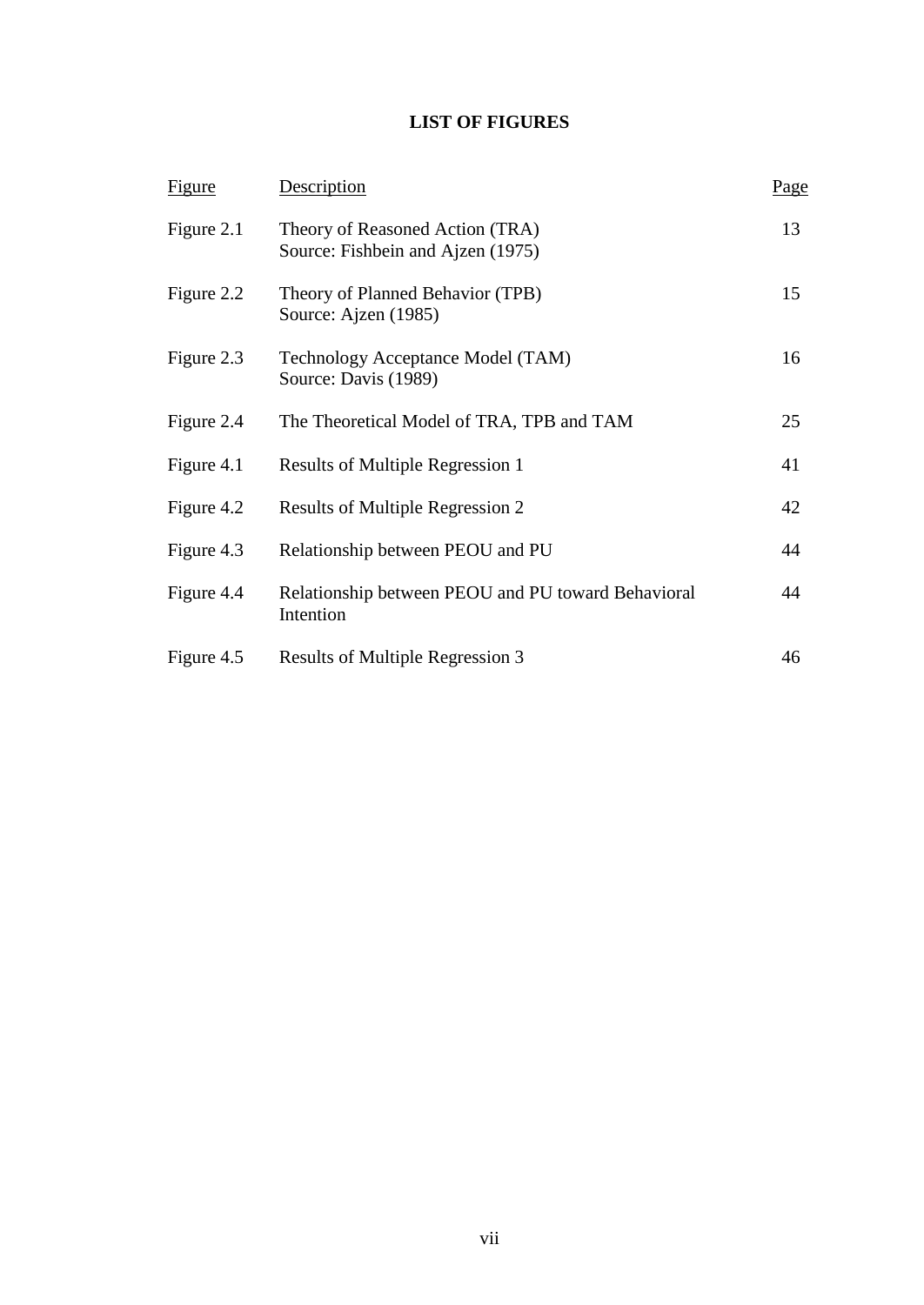#### **ABSTRAK**

Perbankan Internet telah menyerapi kehidupan kita dan mengancam tradisi institusi kewangan. Maka, terciptanya satu prospek perniagaan besar di kalangan institusi kewangan untuk menjadikan perbankan Internet sebagai satu saluran penghantaran baru dan mengkaji penerimaan perbankan Internet di kalangan pelanggan. Kajian ini mengkaji faktor-faktor utama yang mempengaruhi keinginan penggunaan perbankan Internet di Pulau Pinang. Tiga model perbankan Internet yang popular, iaitu "Theory of Reasoned Action" (TRA), "Theory of Planned Behavior" (TPB) dan "Technology Acceptance Model" (TAM), telah dikaji dan dibanding. Kertas soal selidik digunakan dalam mengumpul data dan 239 individu memaklumbalas kajian ini, memberi keputusan bahawa perlakuan terhadap sikap, norma subjektif, tanggapan kawalan perlakuan, tanggapan kebergunaan, dan tanggapan senang guna mempunyai kesan positif ke atas keinginan penggunaan perbankan Internet. Tetapi perlakuan terhadap sikap mempunyai beta yang tertinggi, diikuti oleh tanggapan kebergunaan, norma subjektif dan sebagainya. Dalam menguji kuasa penerangan model-model tersebut, kita dapati bahawa model TRA mempunyai kuasa penerangan yang tertinggi, diikuti dengan model TPB dan TAM.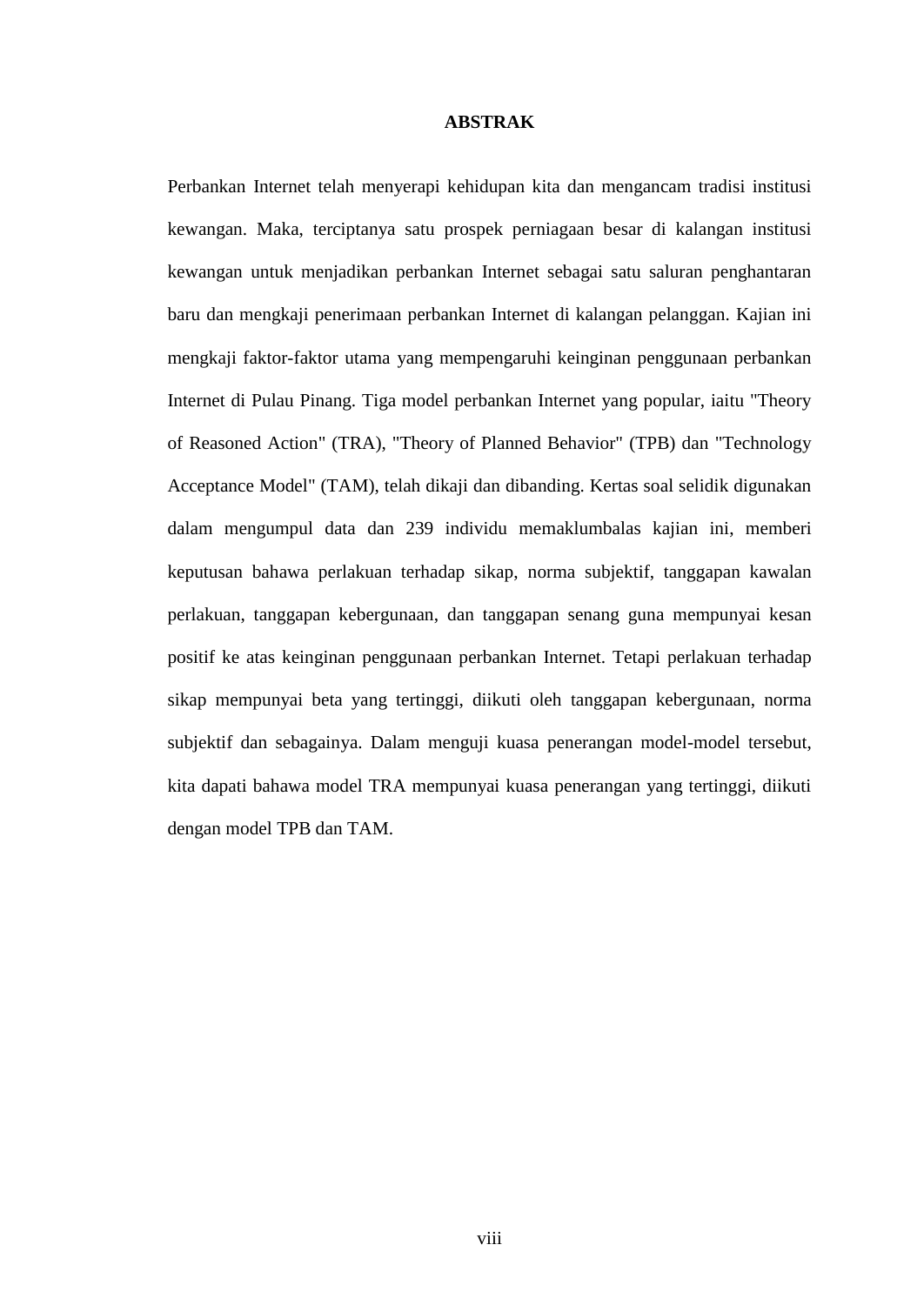#### **ABSTRACT**

Internet banking has pervaded our lives and threatened the very existence of the traditional financial institution. There is a big business prospect for financial institutions to consider making Internet banking as a new delivery channel and to study the acceptance of customers to Internet banking. This study investigates the dominant factor(s) that influence the user intention to use Internet banking in Penang. Three popular models; Theory of Reasoned Action (TRA), Theory of Planned Behavior (TPB) and Technology Acceptance Model are examined and compared. Structured questionnaire is used to collect data and 239 individuals respond in the study, giving the results that the independents variables; attitude toward behavior, subjective norm, perceived behavioral control, perceived usefulness and perceived ease of use are having a direct positive effect on behavioral intention to use Internet banking. However, attitude toward behavior has the highest beta, follow by perceived usefulness, subjective norm, and others. In testing the explanatory power of the different models, we conclude that TRA model has the best explanatory power, follow by TPB and TAM models.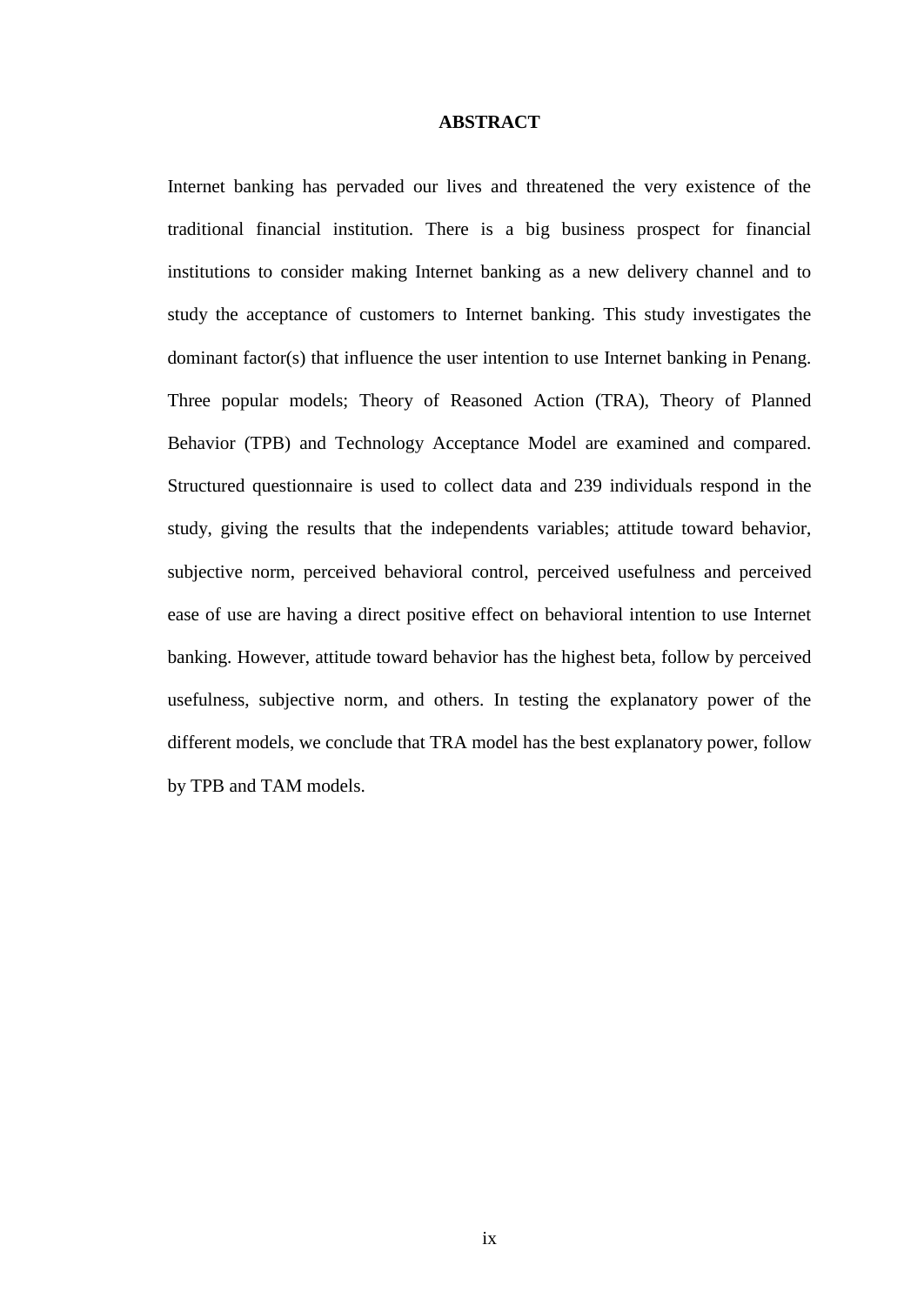#### **Chapter 1**

#### **INTRODUCTION**

# **1.1 Introduction: Overview of Internet Technology**

The Internet is rapidly becoming the infrastructure of choice for electronic commerce because it offers businesses an even easier way to link with other businesses and individuals at a very low cost. It provides a universal and easy-to-use set of technologies and technology standards that can be adopted by all organizations, no matter what computer system or information technology platform the organizations are using (Laudon, 2003, pp. 116-117). The low cost connectivity and universal standard provided by Internet technology are the driving forces behind the explosion of electronic business and electronic commerce.

The Internet has introduced major changes in the way companies conduct business. It is making information widely available while dramatically reducing the cost of developing, sending, and storing information. In the past, when a customer wanted to find out about the specification of a product, such as the features, price and the availability of stock, he or she had to visit a retail store that sold that particular product. In short, the Internet is essentially another kind of distribution channel for customers and a new way of adding value to the services provided [\(www.pwc.com\)](http://www.pwc.com/).

According to Nielsen//NetRatings, the global Internet population for first quarter of 2002 in rank is United States, China, Japan, Germany, and United Kingdom with total Internet population of 166 million, 56.6 million, 51.3 million, 32.2 million, and 29.0 million respectively. Internet World Stats reported that there were 8.7 million Internet users in Malaysia (presenting 35.3 percent of the population) in May 2004, up from 7.8 million in June 2003 (Internet World Stats, May 2004).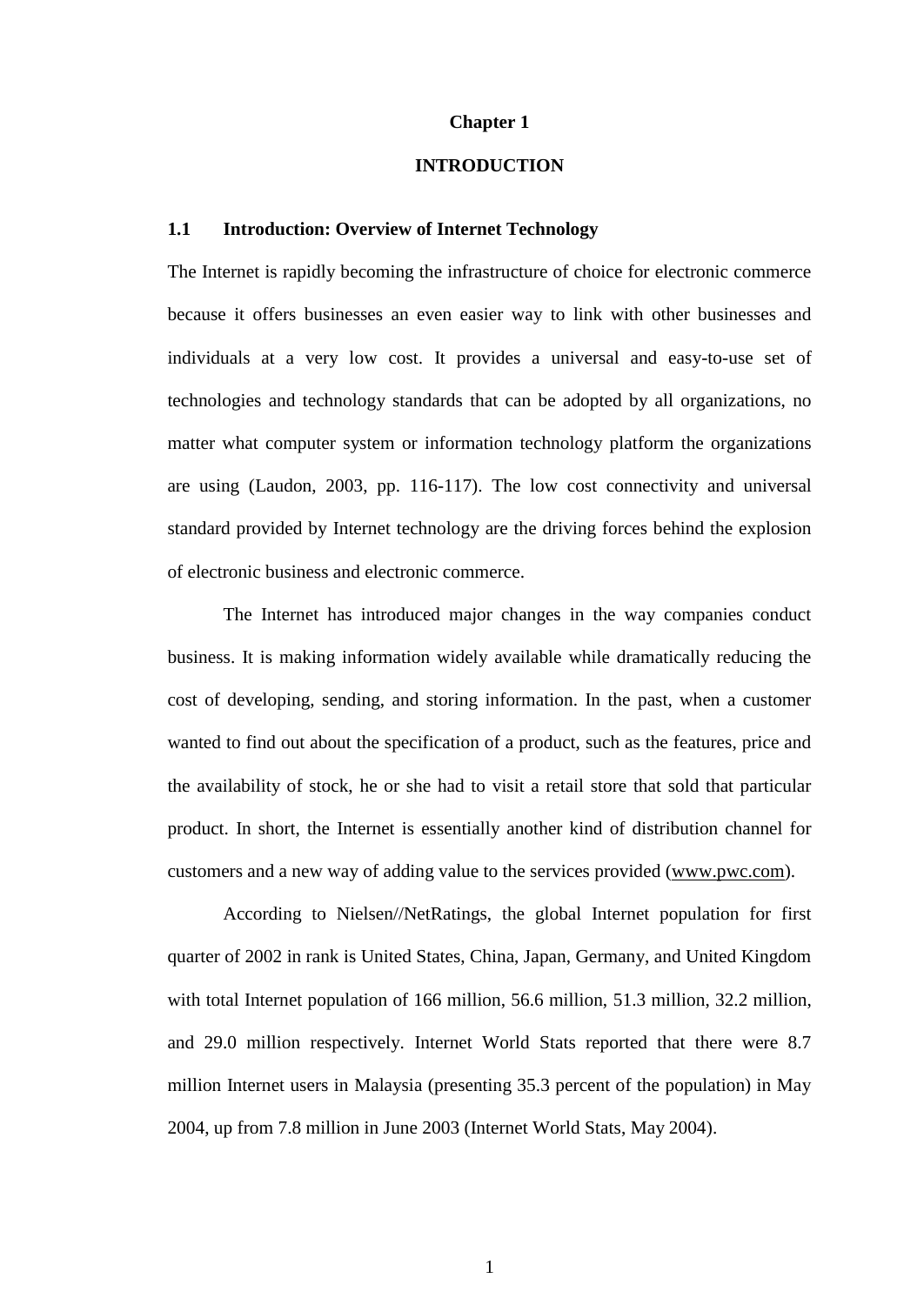The Internet and Wireless technology have created a paradigm shift in the banking industry – from brick and mortar banks to banking virtually across time zones, geographic location, access points and delivery channels. This trend has created new competitive threats as well as new customers' opportunities. Banks and other traditional financial institutions are finding new ways to add value to their products and services, gain competitive advantage and increase customer loyalty, such as offering Internet banking, where a customer can pay bills while stuck in a jam, receiving notification of change of interest rate while having lunch and buying stock through ATM (Automated Teller Machine) without having to fill up forms. Datamonitor, a research company (www.nua.com) forecasted that there would be 84 million Internet banking customers in Europe by 2007. The United Kingdom and Germany are Europe's biggest online banking although the Scandinavian markets have the most Internet bankers per head of the population.

However, building an Internet banking solution is complex, and requires advanced technical skills to bring successful solution to market quickly. Financial institutions system, customer resistant of switching to Internet banking due to security and privacy issues, and integration issues are needed to overcome to ensure the seamless flow of information between the banking system and customers. Robinson (2000) found that half of the people that have tried online banking services would not become active users.

#### **1.2 Background of the Study**

Internet technology has pervaded our lives, from the development arising from advances in information and communication technology to bringing about compelling changes to the financial landscape that threatening the very existence of the traditional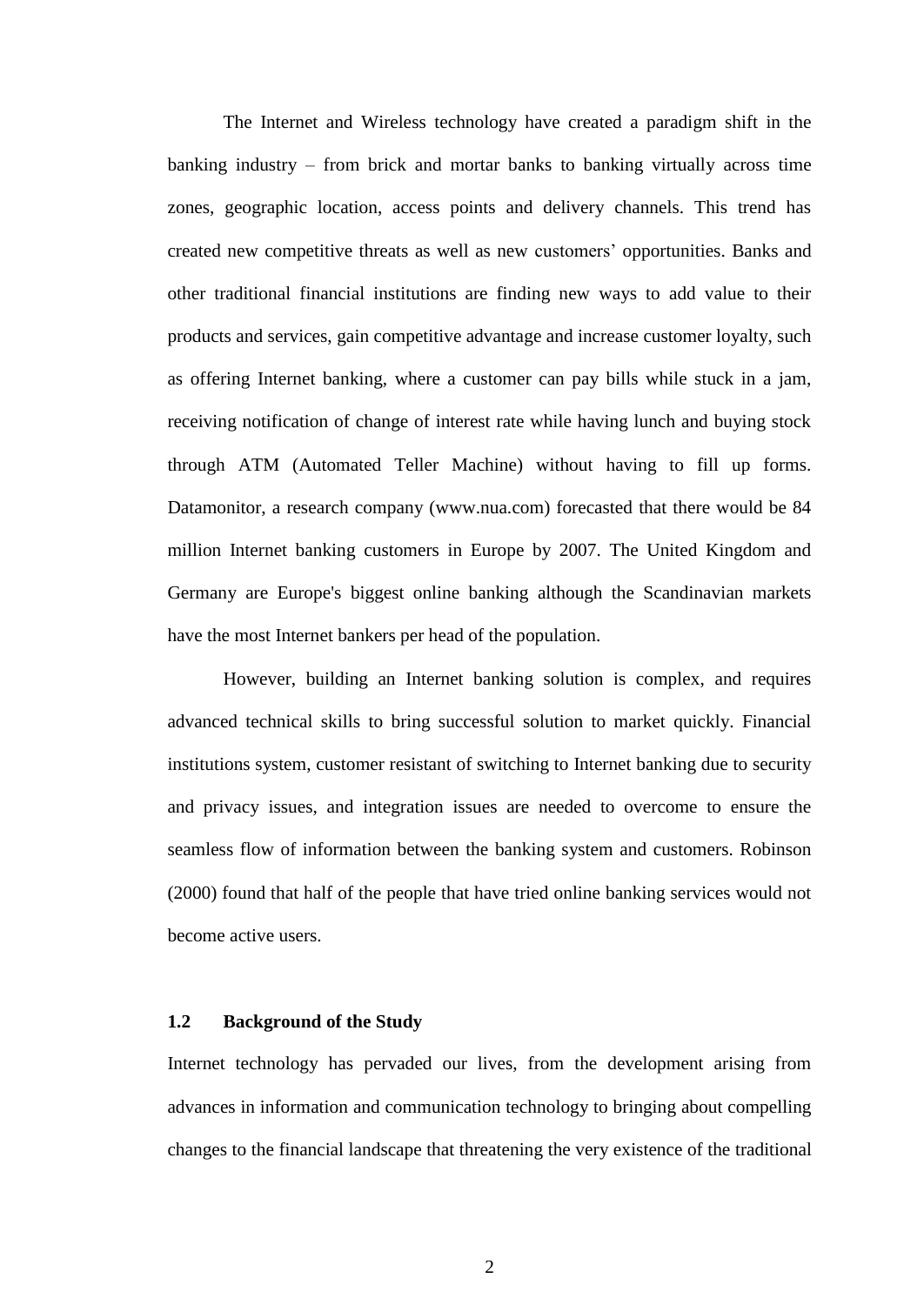financial institution. Recently, our Prime Minister, Datuk Seri Abdullah Ahmad Badawi is encouraging Malaysian to build up knowledge-workers (k-workers) for the information and communication technology (ICT) and biotechnology companies to ready for the likely strong demand in the future (Bernama.com, 2004).

The Internet banking was started up late in Malaysia. Only on June 1, 2000, the Malaysian Central Bank provided the first legal framework for domestic commercial banks to offer Internet banking. Foreign banks were only allowed to engage in Internet banking until January 1, 2002. The launching of Maybank2u.com on June 15, 2000 by MAYBANK Berhad indicated the first domestic bank to offer a comprehensive list of banking services through the Internet. Currently, only banking institution licensed under the Banking and Financial Institution Act 1989 and the Islamic Banking Act are allowed to offer Internet banking services in Malaysia.

Internet banking allows customers to perform banking transactions electronically via the bank's Web site. Initially, Internet banking was only used as an information presentation medium in which banks marketed their products and services. Later, with the rapid development in secured electronic transaction technologies, Internet banking was further used as a transactional medium. The banking services provided include banking enquiry functions, bill payment, credit card payment, funds transfer, and account summary and transaction history.

Today, there are a total of twenty-three (23) commercial banks in Malaysia, where ten (10) are locally owned and thirteen (13) are foreign banks. As of May 20, 2002, eight (8) domestic banking groups are offering the full range of banking services through the Internet and four (4) foreign banks are offering transactional Internet banking services according to Dr. Zeti Akhtar Aziz, Governor of the Central Bank of Malaysia.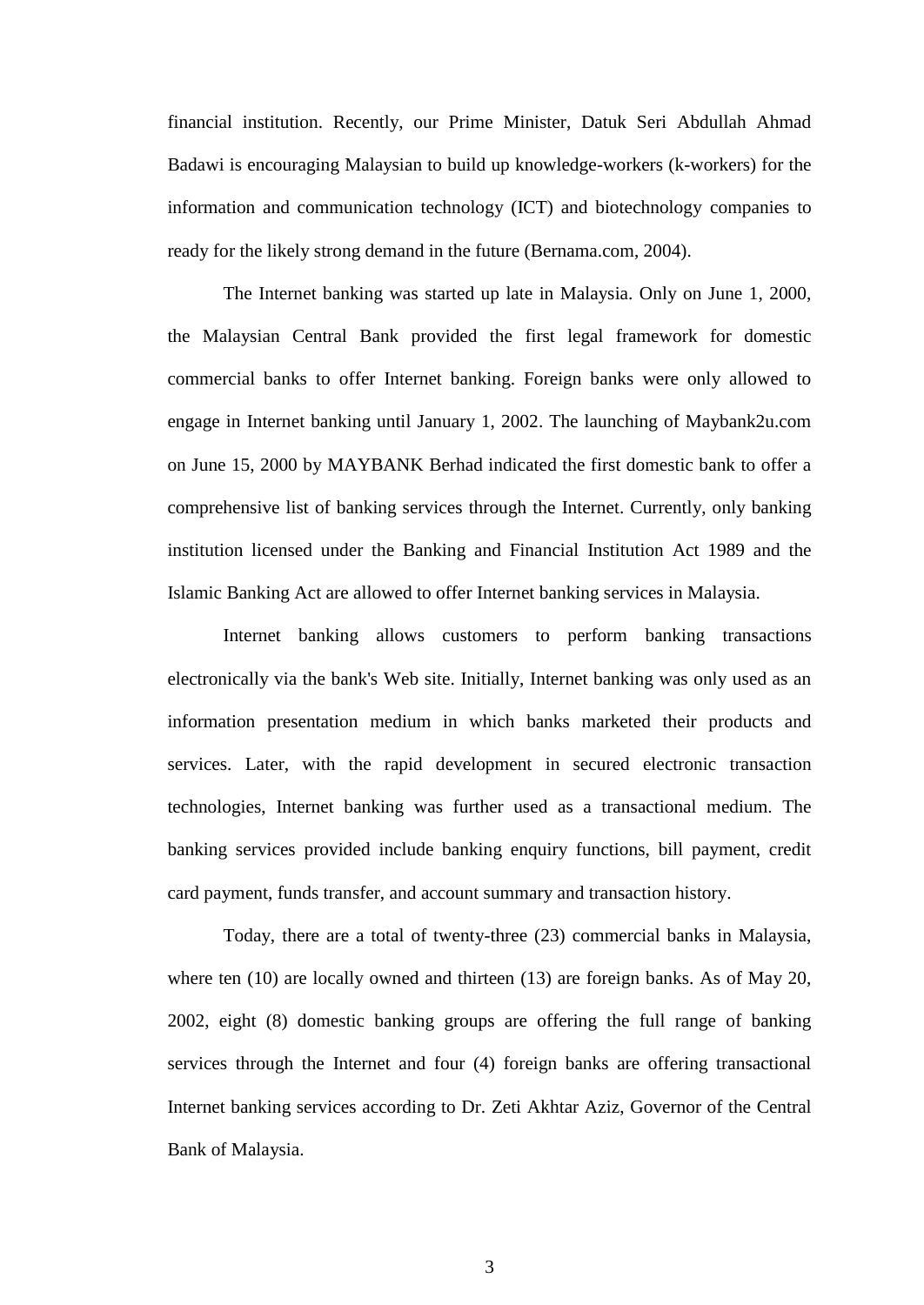According to Stephanie Wong, Senior Analyst of International Data Corporation (IDC) Malaysia, "Key reasons for the growth are the government's drive to encourage Internet usage in the rural areas and schools. These are among other initiatives that the government is leading. The introduction of ADSL and Wireless LAN hotspots as well more competitive pricing for dial up and broadband prices are also key to the increase of Internet users in Malaysia." Therefore, there is a big business prospect for financial institutions to consider making Internet banking as a new delivery channel and to study the acceptance of customers to Internet banking.

 In our review of literatures, we found that the intention to use Internet banking is influenced by various factors. Three models that consist of these factors are used to explain and predict the behavioral intention; they are Theory of Reasoned Action (TRA; Fishbein & Ajzen, 1975; Ajzen & Fishbein, 1980), Theory of Planned Behavior (TPB; Ajzen, 1985) and Technology Acceptance Model (TAM; Davis, 1989).

This paper aims to determine the determinants (attitudes towards behavior, subjective norm, perceived behavioral control, perceived usefulness and/or perceived ease of use) of user acceptance to use Internet banking and also to examine and compare TRA, TPB and TAM models in predicting the behavioral intention to use Internet banking among users in Penang, Malaysia.

## **1.3 Problem Statement**

Internet banking provides users with a fast and convenient way to undertake various banking transactions from the comfort of home, office or at any where and at any time, during or after banking hours. The Internet banking service is 24 hours a day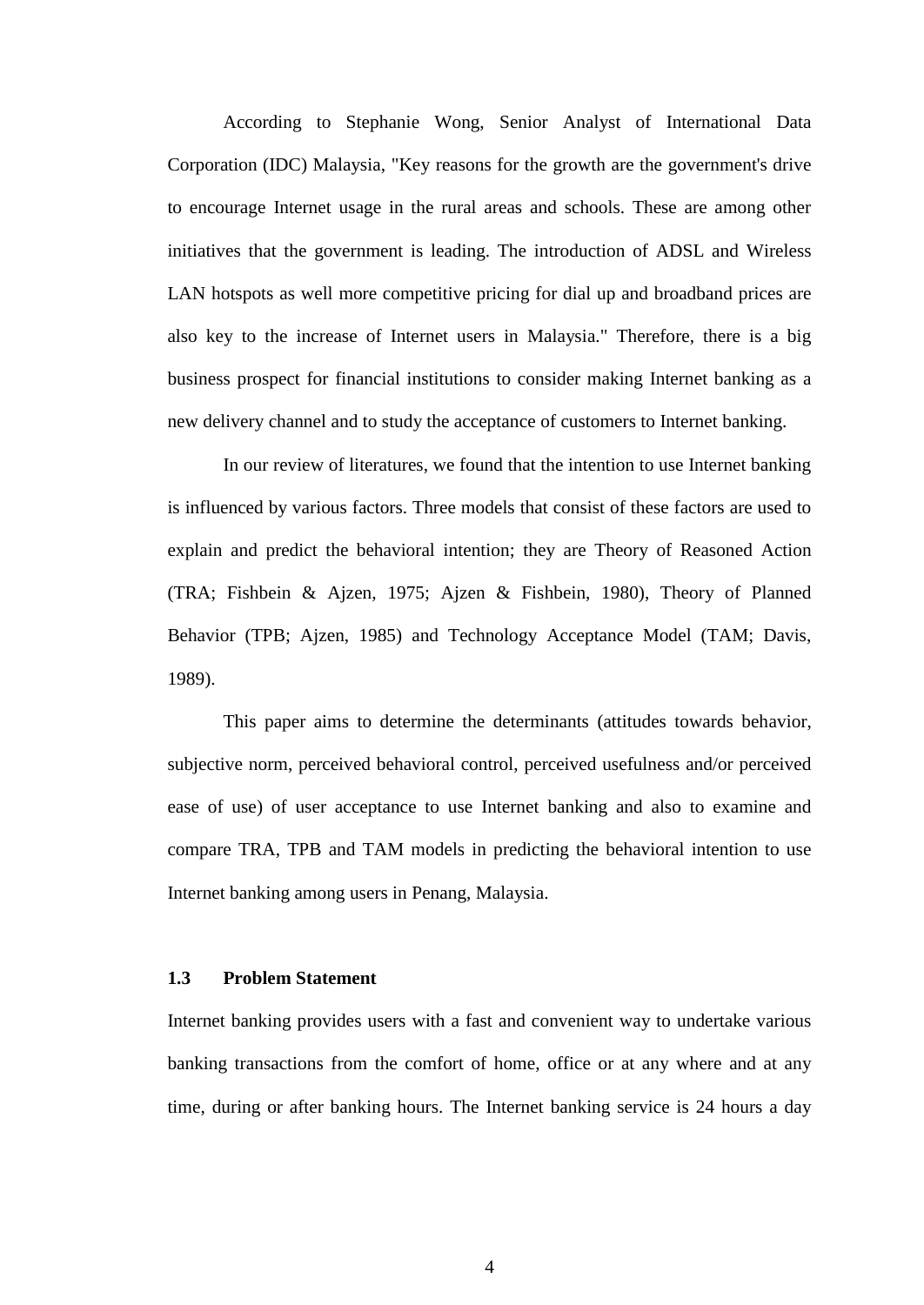and 7 days a week. Time can be saved as the users do not have to travel and wait in queues to pay bills or access other banking services.

However, despite of the numerous benefits, the acceptance of Internet banking in Malaysia is relatively low when comparing to Europe and United States (www.asli.com.my). In general, Europe has been and still is the leader in online banking technology and usage (Schneider, 2001). Therefore, efforts are needed to understand the determinants of Malaysian users in adopting Internet banking.

Besides, various researches have been conducted to determine the determinants of user acceptance in Malaysia (Ndubisi et al., 2001; Ndubisi & Jantan, 2003; Ramayah et al., 2002a; Ramayah & Jantan, 2003b; Ramayah et al., 2003e) and recent studies in technology acceptance have focused on comparisons of TRA, TPB and TAM. Studies comparing TRA and TPB showed the latter to be a better predictor of behavioral intention (Ajzen & Madden, 1986). Empirical results found that both TPB and TAM exhibited considerable predictive power for adoption intentions, while TAM could predict attitude better than TPB (Mathieson, 1991). TAM when compared with TRA, also explained a larger variance in adoption intentions (Davis et al., 1989). Mathieson (1991) also found that TAM's ability to explain attitude toward using an information system is better than TRA and TPB. In short, TRA is found only applicable to behavior under total volitional control. While TPB can provide insight into influence of behavior toward technology, TAM might be easier to use due to its parsimonious structure (Mathieson, 1991).

This study is needed as there are not many empirical research conducted in Malaysia to assess the acceptance of Internet banking and models among users. The key questions are "What are the determinants of Malaysian user acceptance of Internet banking?" and "Which is the best model in explaining and predicting user acceptance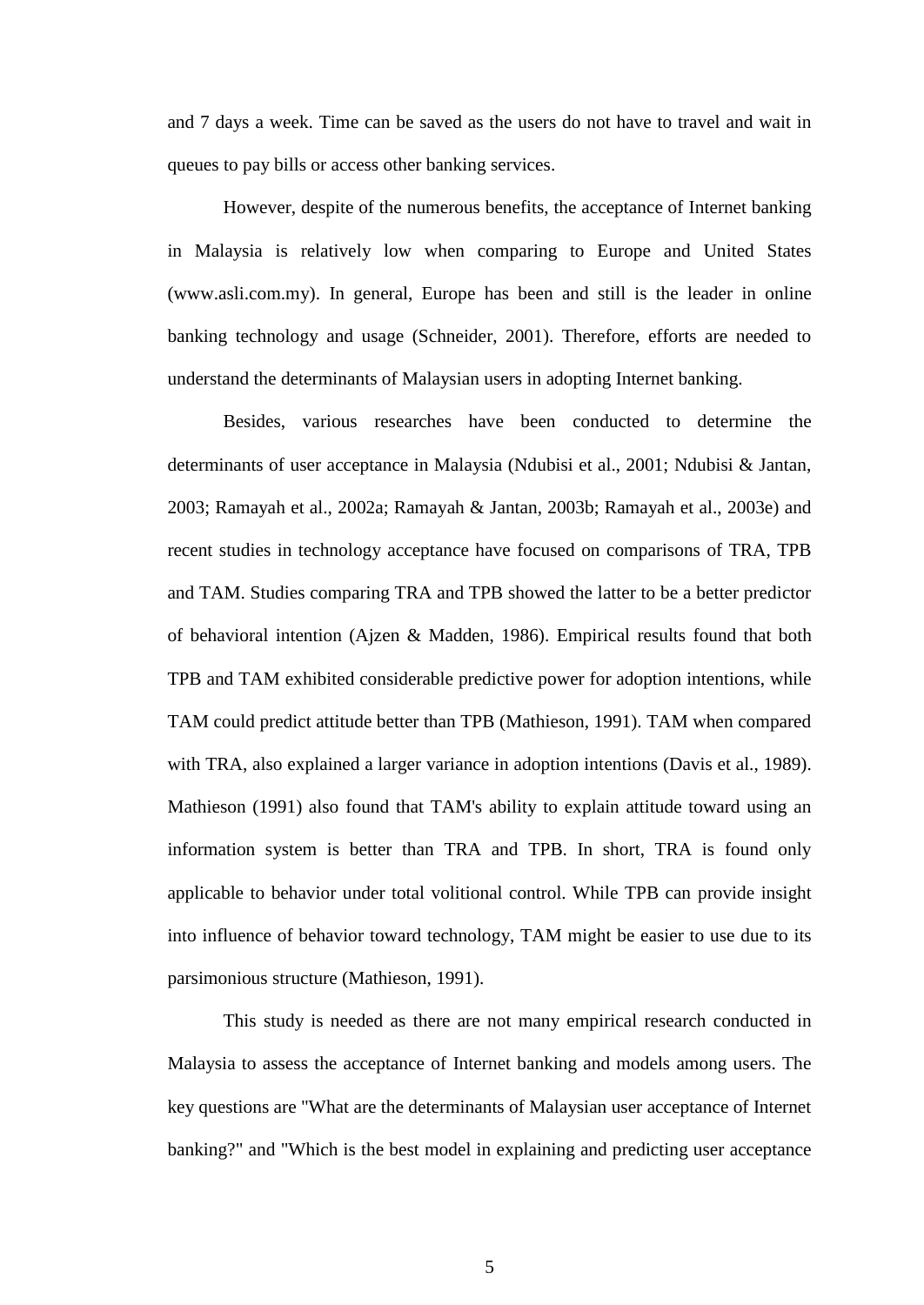of Internet banking?". We use behavioral intention as dependent variable for both theoretical and practical reasons as it has emerged as a common anchor for examining technology acceptance and adoption. The three models (TRA, TPB, and TAM) in the comparative study are based on behavioral intention.

# **1.4 Objectives of Study**

This study aims to compare three models. Firstly, TRA that focuses that beliefs and evaluation of outcomes influence attitude and attitude in turn shapes intention. Secondly, the TPB and thirdly the TAM. TPB and TAM are derived from TRA and identifying the determinants that influence the user intention in accepting Internet banking, such determinants are attitude towards the behavior, subjective norm, perceived behavioral control, perceived usefulness and perceived ease of use.

Generally, the study focuses on two (2) objectives as follows: -

- (a) To determine the dominant factor(s) which influence the user intention to use Internet banking.
- (b) To examine which model (TRA, TPB or TAM) is better in explaining and predicting the intention to use Internet banking.

# **1.5 Research Questions**

This research attempts to answer the following questions that will be investigated in the study: -

(a) What are the determinants of user intention to accept Internet banking? There are various factors explained to have influence user intention to use Internet banking in previous research, we would like to see whether they apply on Penang users.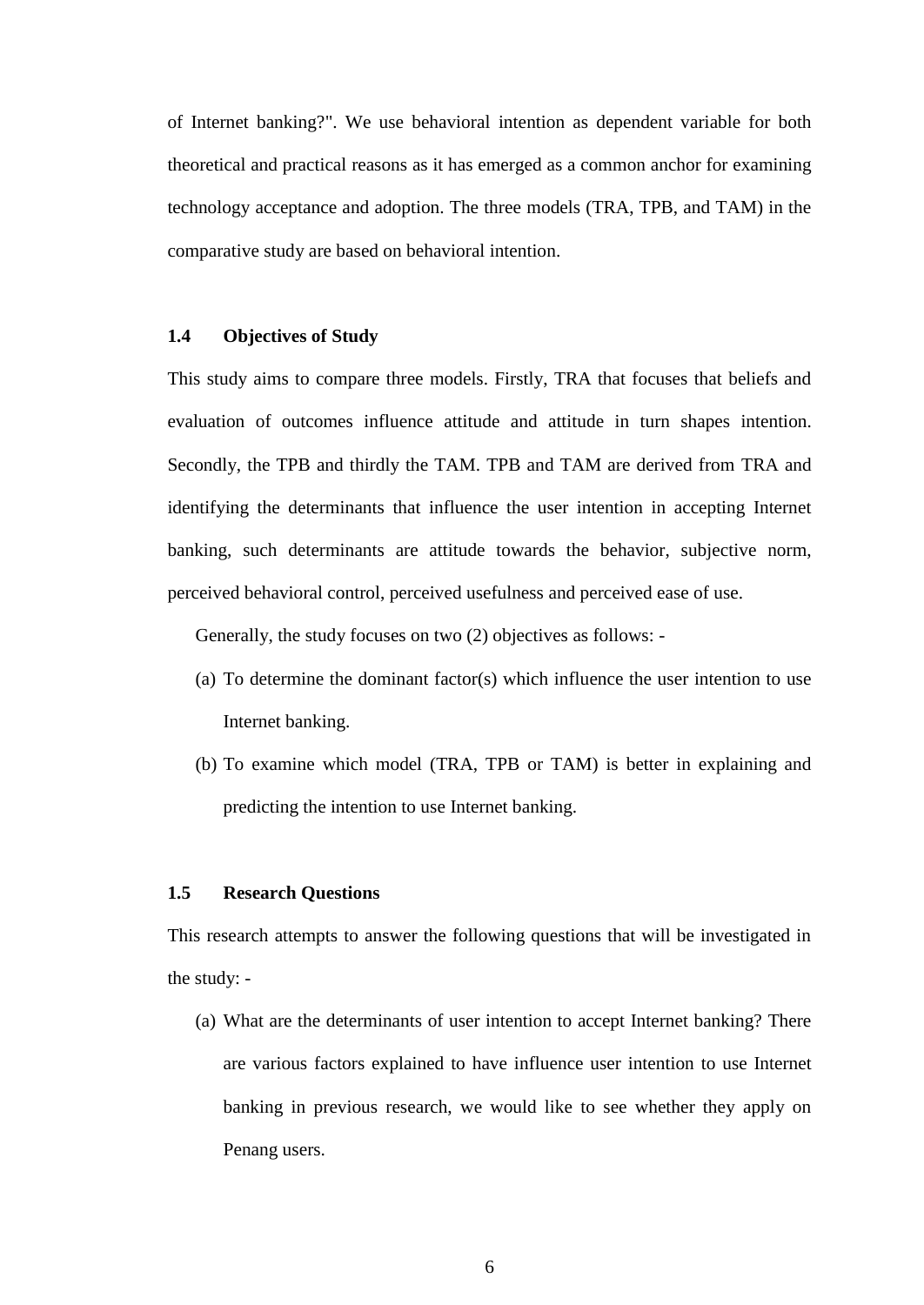(b) Which model (TRA, TPB or TAM) can better explain and predict the intention to use a system? We select behavioral intention, as our dependent variable over actual usage, although intention is not the actual behavior, intention by itself is capable of explaining why people choose to use or not to use a system.

# **1.6 Significance of the Study**

Today, the trade liberalization (globalization) and the rapid advancement of technology are the driving forces that influence the pattern and structure of businesses. Consumers keep on emphasizing speed and conveniences and would prefer a fast and convenient way to undertake various banking transactions besides safety and security issues. With this trend, the need to explore into electronic commerce and the need for learning consumer behavioral intention have also increased.

The understanding of consumer behavioral intention is vital in strategizing the marketing plan for a product or service. The focuses of this study are to identify the determinants of user acceptance of Internet banking among the users in Penang and which model (TRA, TPB or TAM) has the best explanatory power in predicting and explaining user acceptance of Internet banking. The results of the study will contribute to marketing and strategizing the position of Internet banking in Malaysia.

#### **1.7 Definition of Key Variables**

There are several key variables in the present study. They are defined as follows: -

(a) Attitude is defined as an individual's positive or negative feeling (evaluative effect) about performing the target behavior (Ajzen & Fishbein, 1980). A person who strongly believes that positive outcomes will result from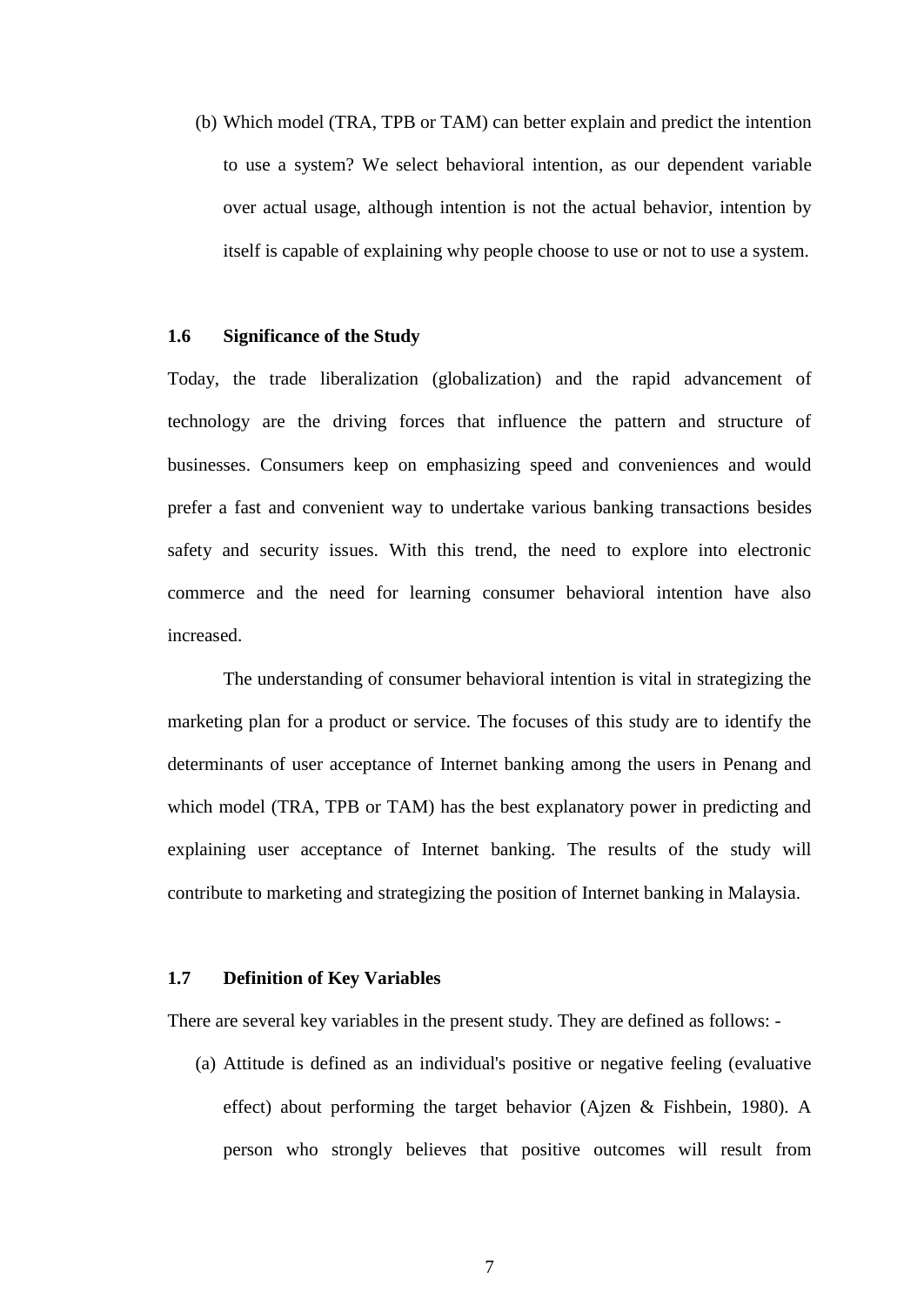performing a particular behavior will have positive attitude towards that behavior.

- (b) Subjective Norm refers to the person's belief that specific individuals or groups think he should or should not perform the behavior and his motivation to comply with the specific referents (Ajzen & Fishbein, 1980).
- (c) Perceived Behavioral Control concerns with the perceived ease or difficulty of performing the behavior. Perceived behavioral control may accurately reflect actual control postulating a direct link between control and intention.
- (d) Perceived Usefulness refers to the degree to which an individual believes that using a particular system would enhance his or her productivity (Davis, 1989).
- (e) Perceived Ease of Use refers to the degree to which an individual believes that using a particular system would be free of effort (Davis, 1989).
- (f) Behavioral Intention is a measure of the strength of one's intention to perform a specified behavior. It also determines whether the person is intent or not intent to perform the actual behavior.

# **1.8 Organization of the Dissertation**

This report is organized into five chapters. Chapter 1 gives the background of the study. The purposes and the research objectives have been put forth to guide the direction of the study. Chapter 2 reviews the relevant literatures on outlining the concept and construct of user acceptance of Internet banking. A theoretical framework, hypotheses, and some of the related empirical studies on technology acceptance are also presented in the chapter. Chapter 3 discusses the research methodology used in the study. Research sampling design and techniques, variables and measurement, data collection method, the questionnaire design and the data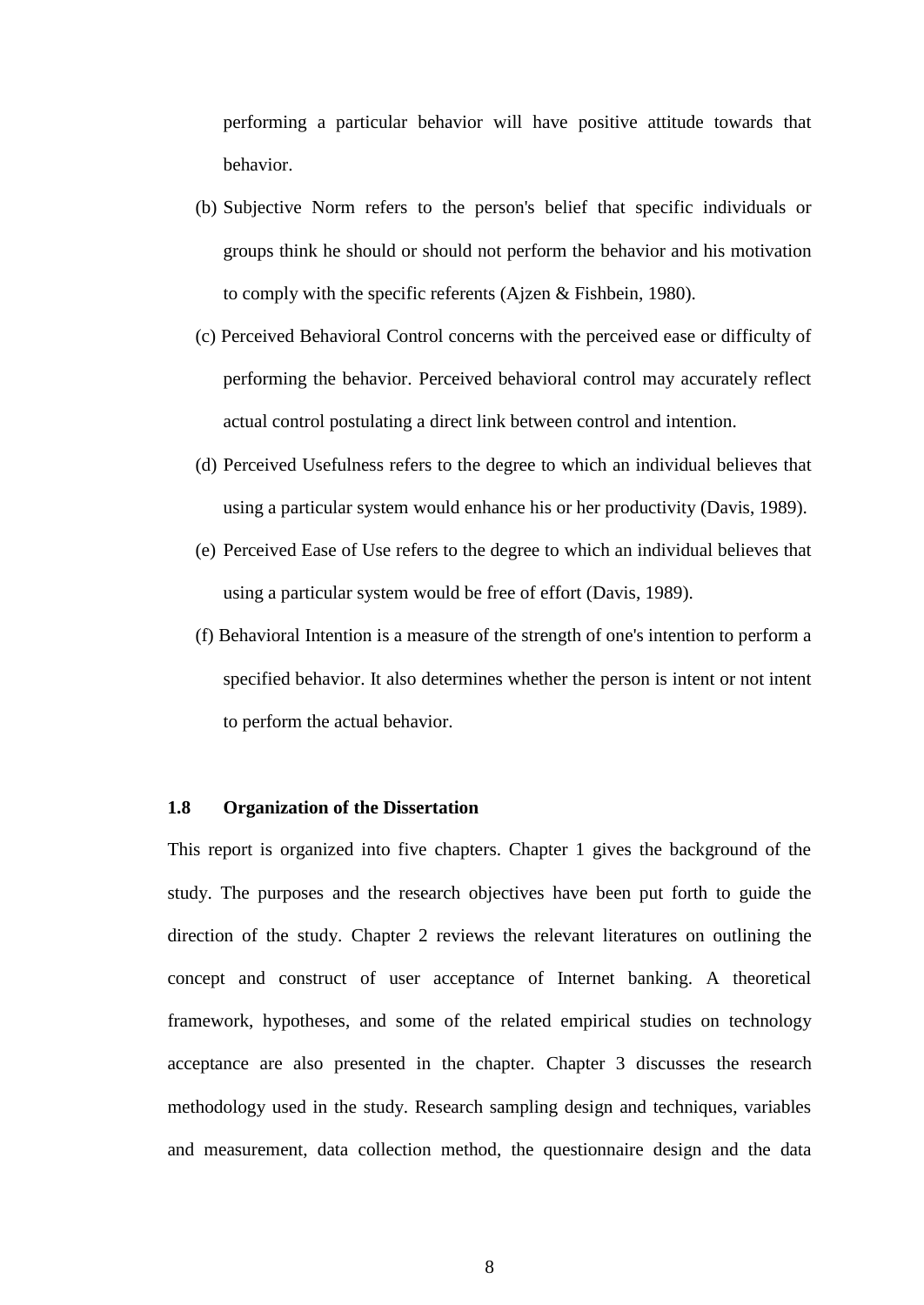analysis are also included in the chapter. Chapter 4 devotes the results of the study. Chapter 5 discusses the findings, the limitation and implication as well as suggestions for future research and conclusion of this study.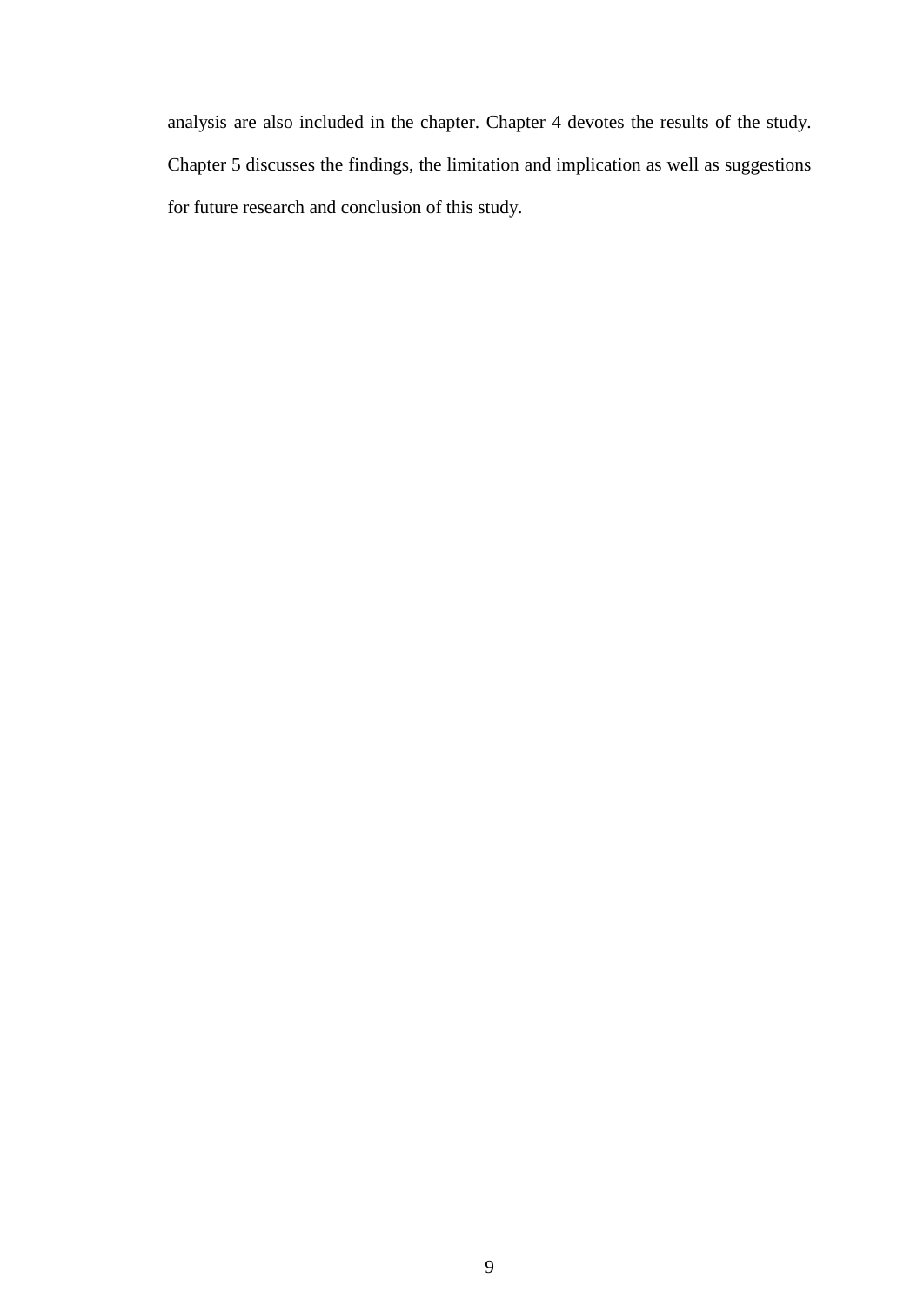#### **Chapter 2**

## **LITERATURE REVIEW**

## **2.1 Introduction**

Internet banking refers to performance of electronic banking transactions or services via the bank's Web site. The banking services include banking enquiry functions, bill payment, credit card payment, funds transfer, and account summary and transaction history. Currently, banks have used Internet banking both as a transactional as well as information medium.

According to Guru, Vaithilingam and Prasad (2001), most Malaysia users patronize bank branches and find human interaction with bank tellers as important. Sohail and Shanmugham (2003) in investigating the customer preferences of Internet banking in Malaysia discovered that accessibility of Internet, awareness of Internet banking, and customers' reluctance to change were the factors that significantly affected the usage of Internet banking in Malaysia.

Considerable researches have been conducted to explain and predict behavioral intention. TRA, TPB, and TAM models are popular in the research study. TRA is widely used in consumer behavior research, whereas TPB and TAM are the specific adoption of the TRA model to study of information technology (IT) usage (e.g. Internet banking).

Previous researches indicated that behavioral intention was determined by the person's beliefs and attitude. Ajzen and Fishbein (1980) found that strong attitude (behavioral correspondence) depended on congruence of accessible beliefs in the attitudinal and behavioral context. Within their framework, the TRA and TPB are found to be very useful tools for predicting and understanding complex social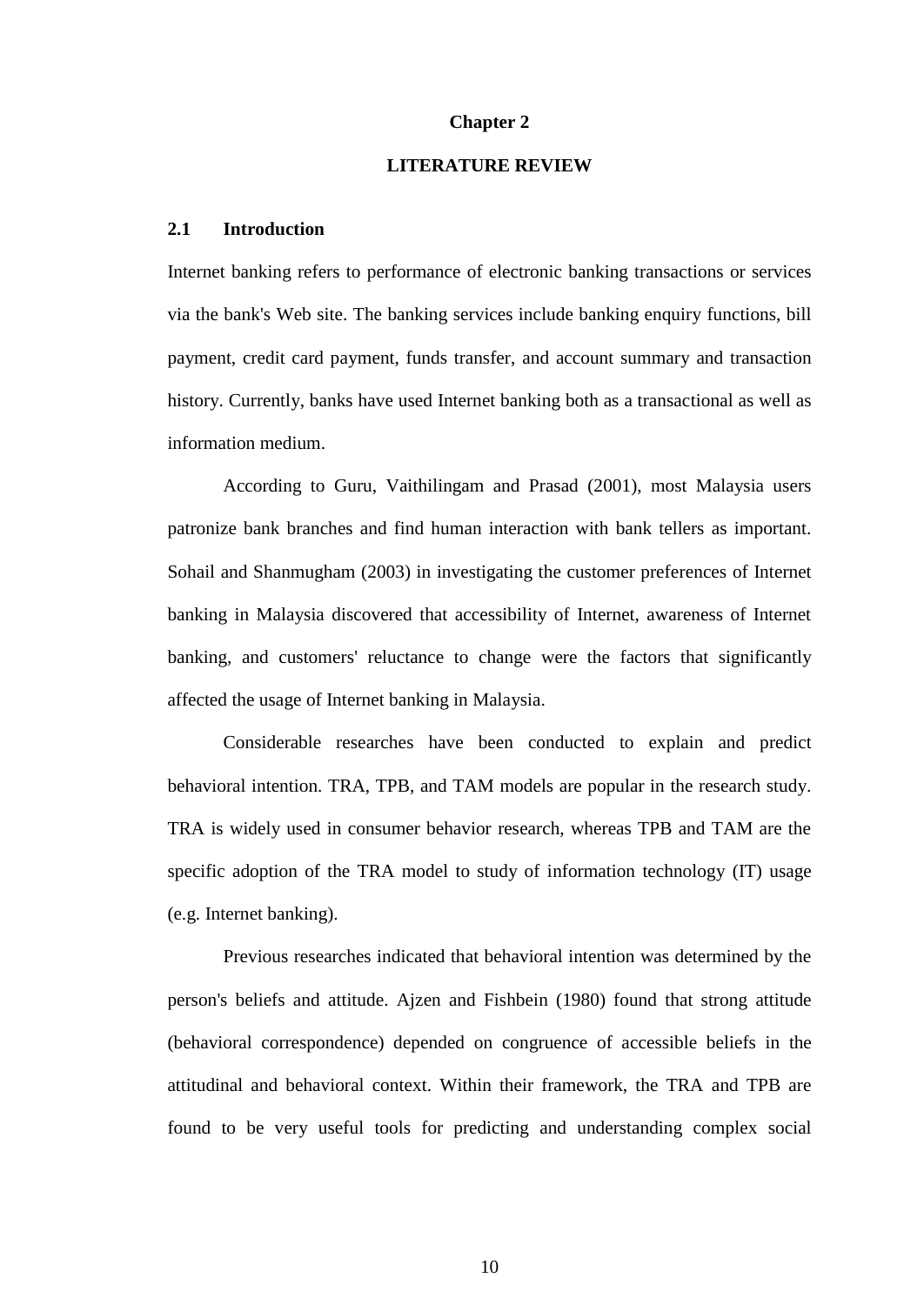behavior. Whereas the TAM has been validated as a powerful and parsimonious framework for explaining the adoption of IT by the users (Davis, 1989).

# **2.2 Theory of Reasoned Action (TRA)**

Fishbein and Ajzen (1975) introduced the TRA in an attempt to establish a relationship among beliefs, attitudes, intentions, and behavior. It is a widely studied model from social psychology, which is concerned with the determinants of consciously intended behaviors (Ajzen & Fishbein, 1980; Fishbein & Ajzen, 1975). In TRA, two unique factors that contribute to intended behavior or behavioral intention are determined: attitude toward the behavior and subjective norm. According to Ajzen and Fishbein (1980), in order to gain deeper understanding of the factors influencing behavior, it is required to look into beliefs individuals hold about themselves and their environment. Therefore, beliefs are viewed as underlying a person's attitude and subjective norm, and ultimately determine the intention and behavior.

Ajzen and Fishbein (1980) defined an attitude as an index of the degree to which a person likes or dislikes an object and a person's attitude toward a behavior is determined by the set of salient beliefs he holds about performing the behavior. In order to predict attitude from beliefs, there are four steps as suggested by Ajzen and Fishbein (1980). Firstly, to elicit a subject's salient beliefs. Secondly, to measure how a subject evaluates the outcome of each salient belief. Thirdly, to measure belief strength by asking a subject to indicate the likelihood that performing a behavior will result in a given outcome and lastly, get the outcome by multiplying the product of each outcome evaluation by the corresponding beliefs strength to predict a subject's attitude.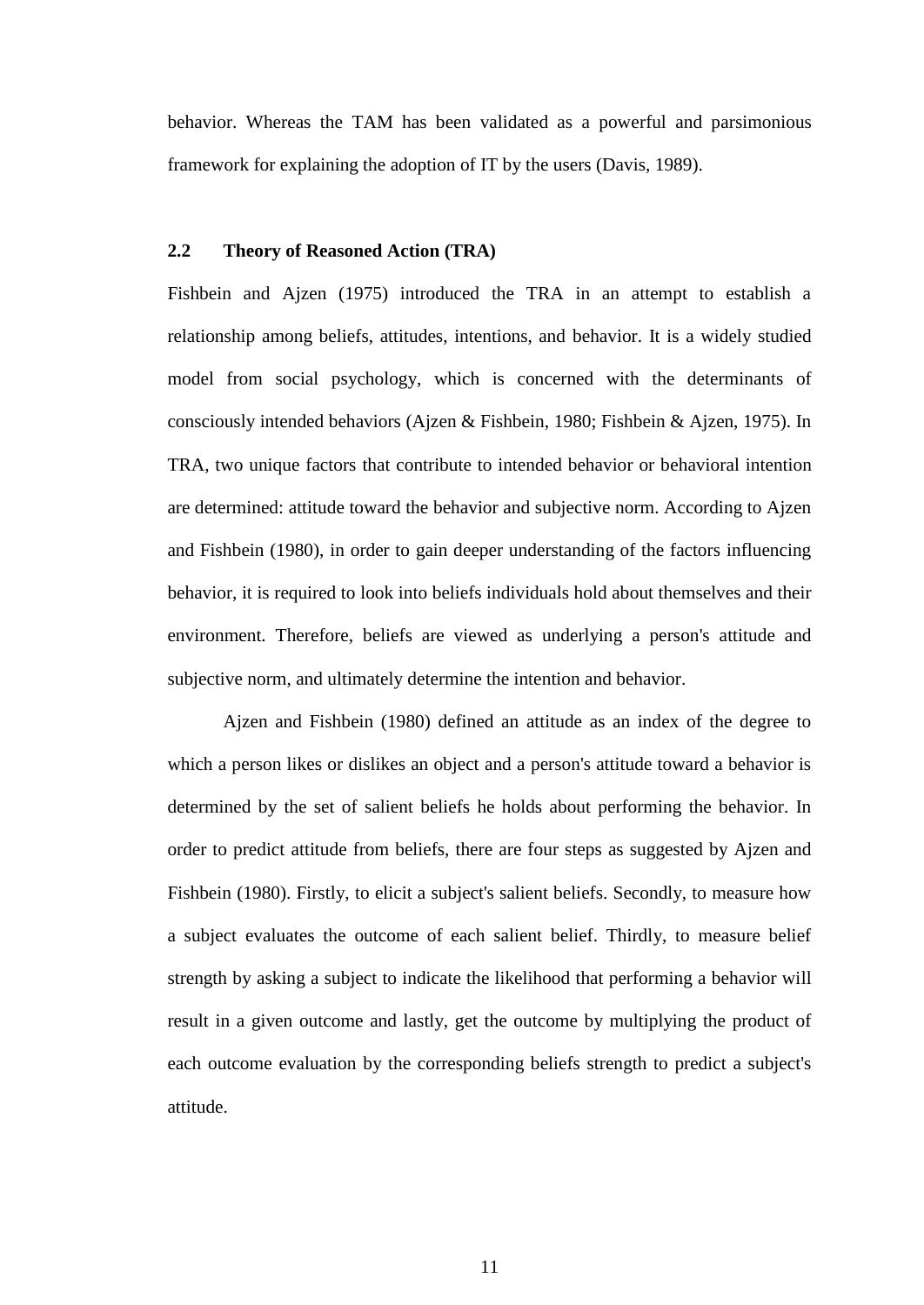Subjective norm is a function of normative beliefs. Subjective norm is defined as a person's perception that most people who are important to him or her think that he or she should or should not perform the behavior and his or her motivation to comply with the specific referents (Ajzen & Fishbein, 1980). A subject's attitude can be predicted by multiplying the product of each normative belief by the subject's corresponding motivation to comply.

A particularly helpful aspect of TRA from an information system (IS) perspective is its assertion that any other factors that influence behavior do so only indirectly by influencing attitude, subjective norm, or their relative weights (Davis, Bagozzi, & Warshaw, 1989). Thus, variables such as system design characteristics, user characteristics, task characteristics, nature of the development or implementation process, political influences, organizational structure and so on would fall into this category, which Fishbein and Ajzen (1975) refer to as "external variables". This implies that TRA mediates the impact of uncontrollable environmental variables and controllable interventions on user behavior.

In researching user acceptance of computer technology, Davis, Bagozzi, and Warshaw (1989), found that attitude had a strong significant influence on behavioral intention, attitude only partially mediated the effects of beliefs on intention and subjective norms had no significant effect on behavioral intention. Consistently, Shih and Fang (2004) in the comparison of TRA to two versions of the TPB model found that the decomposed TPB model has better explanatory power for behavioral intention, attitude and subjective norm than the TRA and pure TPB model. The path from subjective norm to intention failed to achieve significance in either model, and a further significant determinant of actual use is behavioral intention (Shih & Fang,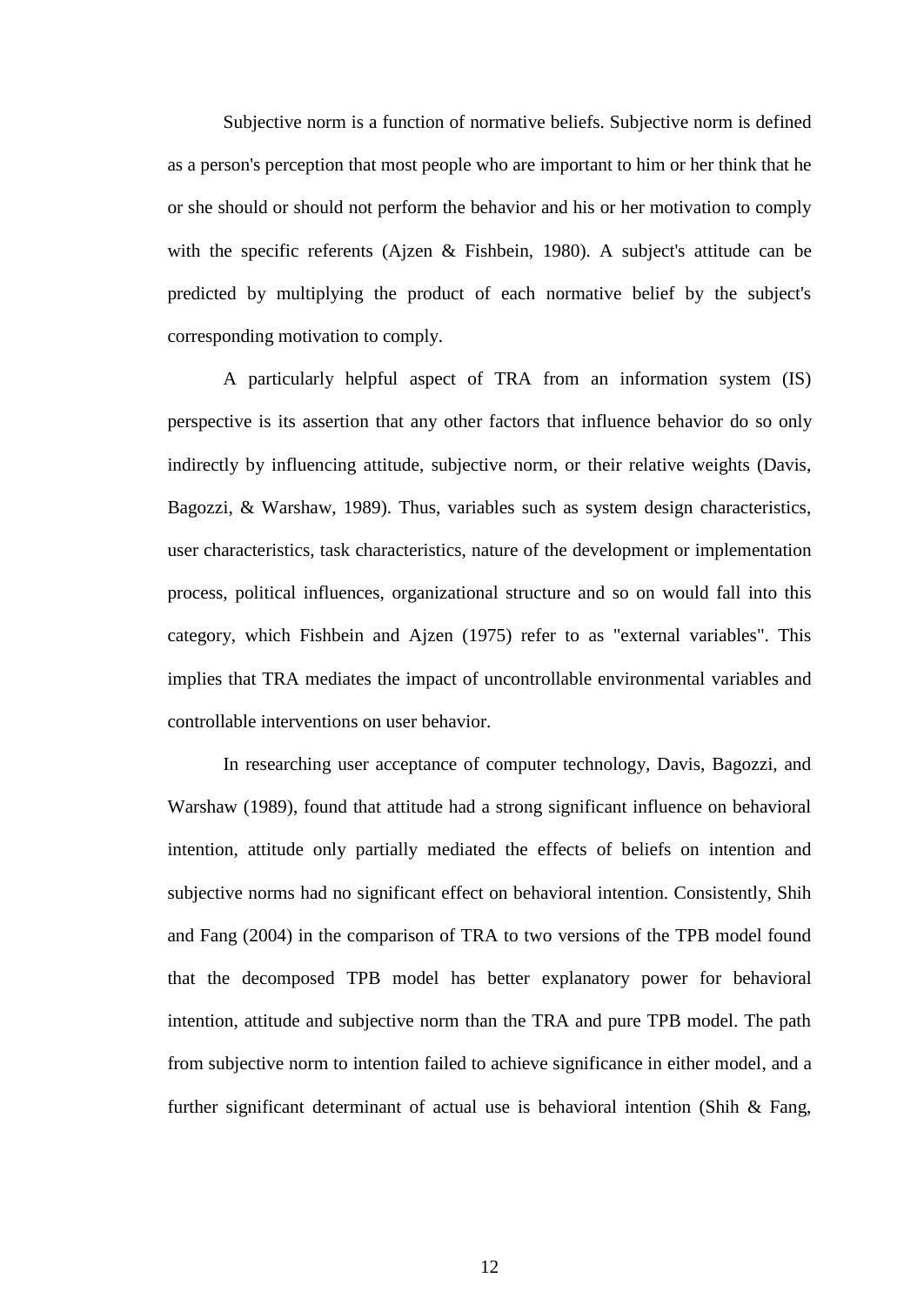2004). The TRA model developed by Fishbein and Ajzen (1975) is shown in Figure 2.1.



*Figure 2.1*. Theory of Reasoned Action (TRA). Source: Fishbein and Ajzen (1975)

# **2.3 Theory of Planned Behavior (TPB)**

The TPB (Ajzen, 1985; Ajzen, 1991) is an extension of the TRA (Fishbein & Ajzen, 1975; Ajzen & Fishbein, 1980), due to the limitation of TRA to deal with behavior over which individuals have incomplete volitional control (Ajzen, 1991). Like the TRA, the TPB postulates that behavioral intention is a function of attitude and subjective norm, but TPB is added with a new construct, perceived behavioral control to account for situation where individuals lack control over their behavior (Ajzen, 1985; Ajzen, 1991).

Perceived behavioral control refers to the efficacy of the control factor in either inhibiting or facilitating the behavior. Control beliefs reflect the perceived difficulty (or ease) with which the behavior may be affected and perceived facility acts as an important weighting (Ajzen, 1991).

In the case of Internet banking, control beliefs refer to knowing how to perform transaction via Internet banking (self efficacy; Bandura, 1977) and facility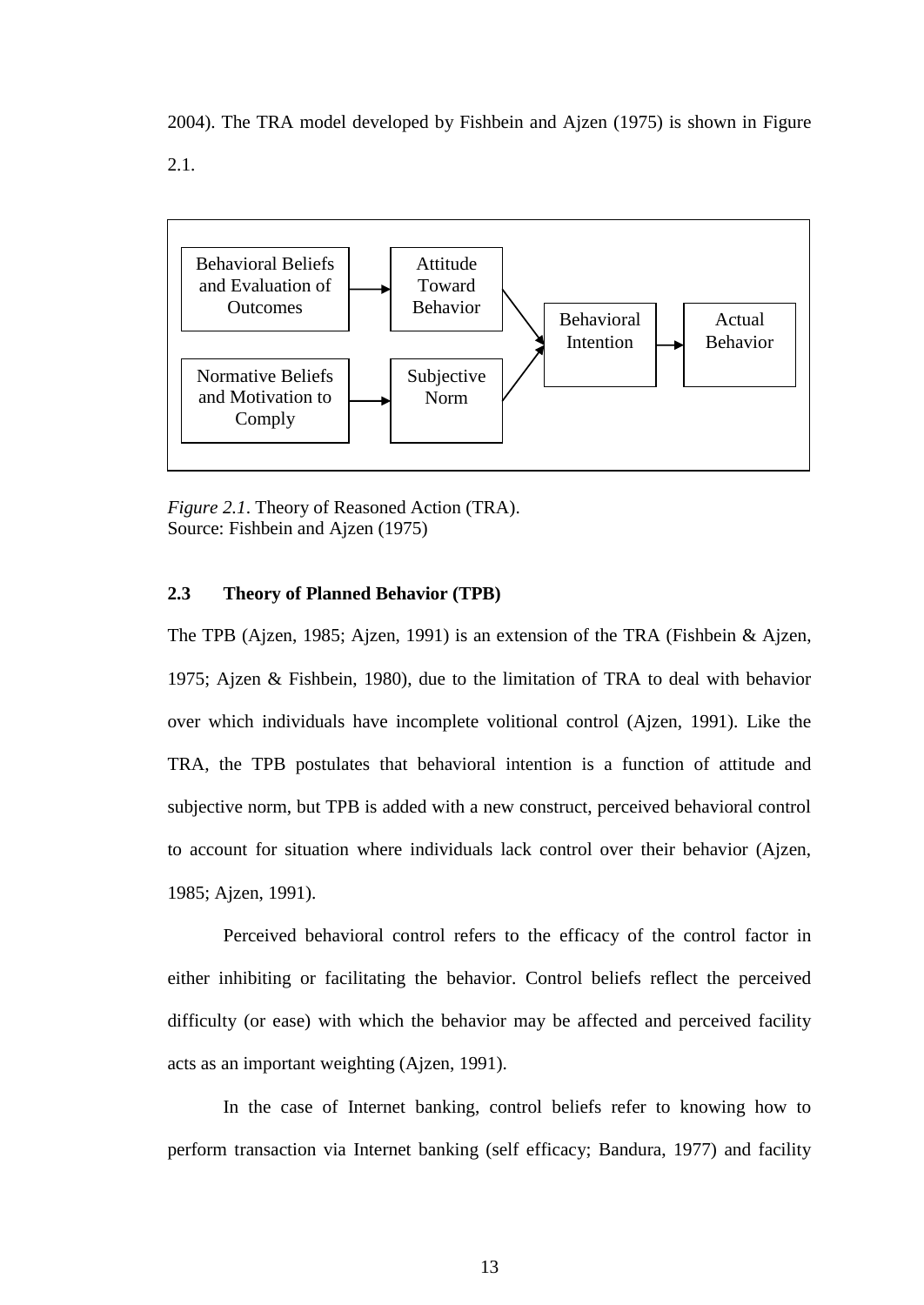refers to externally resource constraints, such as time, money, and resources. In short, perceived behavioral control measures the perceived ease or difficulty of performing a behavior and it may accurately reflect control postulating a direct link between control and intention. Ajzen and Madden (1986) had used TPB to predict student's decision about attending class and earning a good grade.

In consumer behavior studies, Shim et al. (2001) found that attitude toward behavior, subjective norm and perceived behavioral control significantly influence the intention to use the Internet for information search. In the research of Internet purchasing, George (2004) in using TPB as basis, found that beliefs about selfefficacy of using the Internet for consumer purchases directly affected perceived behavioral control and perceived behavioral control in turn directly affected online purchasing behavior. However, Shih and Fang (2004) in their study of Internet banking in Taiwan found that in the pure TPB model, the path from perceived behavioral control to intention failed to achieve significance.

Another research in Singapore by Tan and Teo (2000) indicated that the intention to adopt Internet banking services could be predicted by attitudinal and perceived behavioral control factors, but not by subjective norms, while they used TPB and innovation diffusion theory to study intention toward adopting Internet banking. This is consistent with the results of Chau and Hu (2001) in studying the IT acceptance by individual professionals (physicians) at public tertiary hospitals in Hong Kong. The TPB model developed by Ajzen (1985) is as shown in Figure 2.2.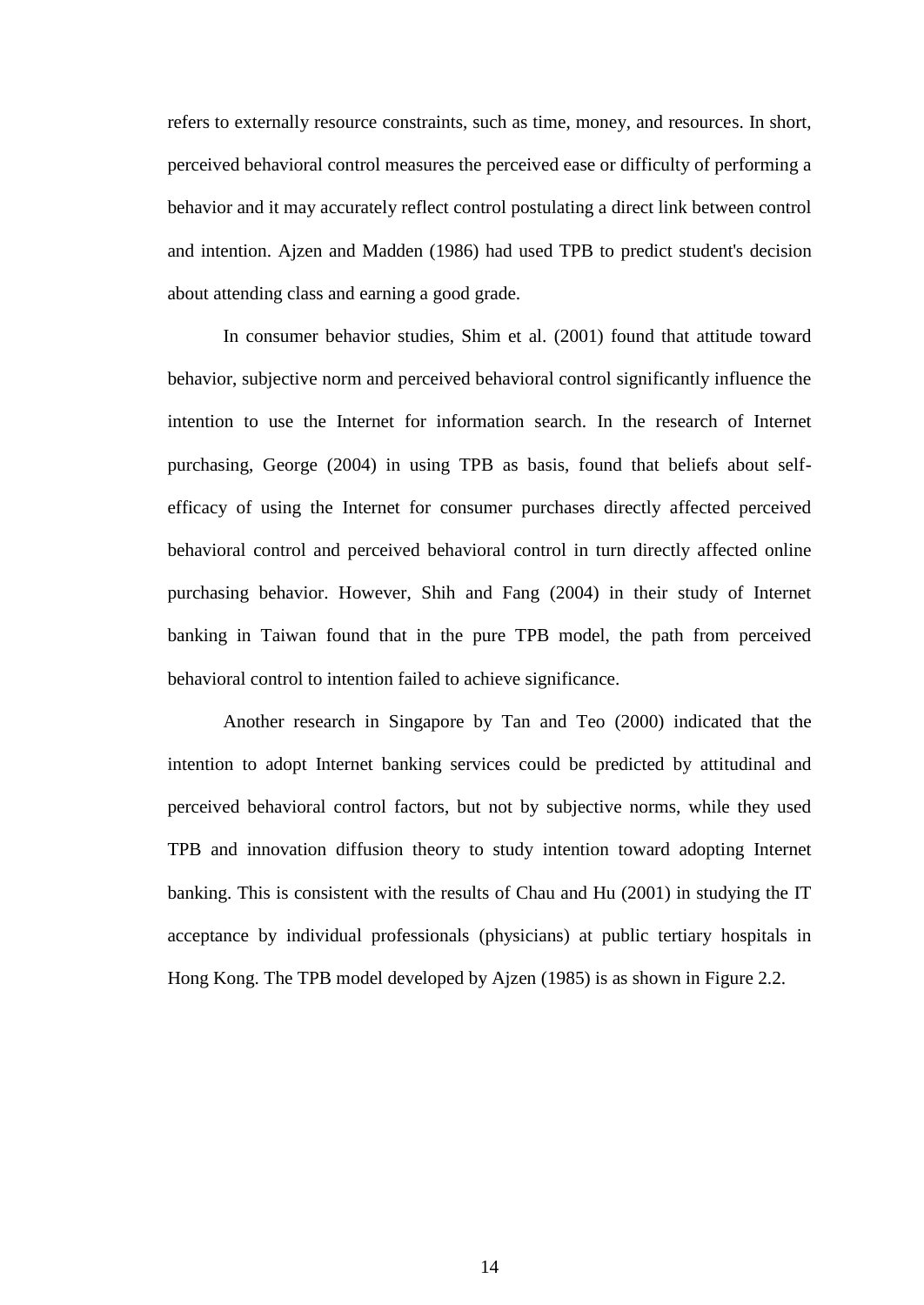

*Figure 2.2.* Theory of Planned Behavior (TPB). Source: Ajzen, 1985

# **2.4 Technology Acceptance Model (TAM)**

The TAM, which was developed by Davis (1989), has been used extensively in research that looks at the acceptance of new technology (Davis, 1989; Venkatesh, 1996). The TAM is actually derived from or outgrowth of TRA and TPB. The basic goal of TAM is to provide an explanation of the determinants of technology acceptance that are capable of explaining user behavior across a broad range of end users technologies and user populations, while at the same time, being both parsimonious and theoretically justified (Davis et al., 1989).

According to TAM, there are two important determinants of attitude toward usage intention and actual technology usage; they are perceived usefulness and perceived ease of use. Perceived usefulness is defined as the extent to which a person believes that using a particular system will enhance his or her job performance, while perceived ease of use is defined as the extent to which a person believes that using a particular system will be free of effort. Between these two determinants, perceived ease of use has found to have a direct effect on both perceived usefulness and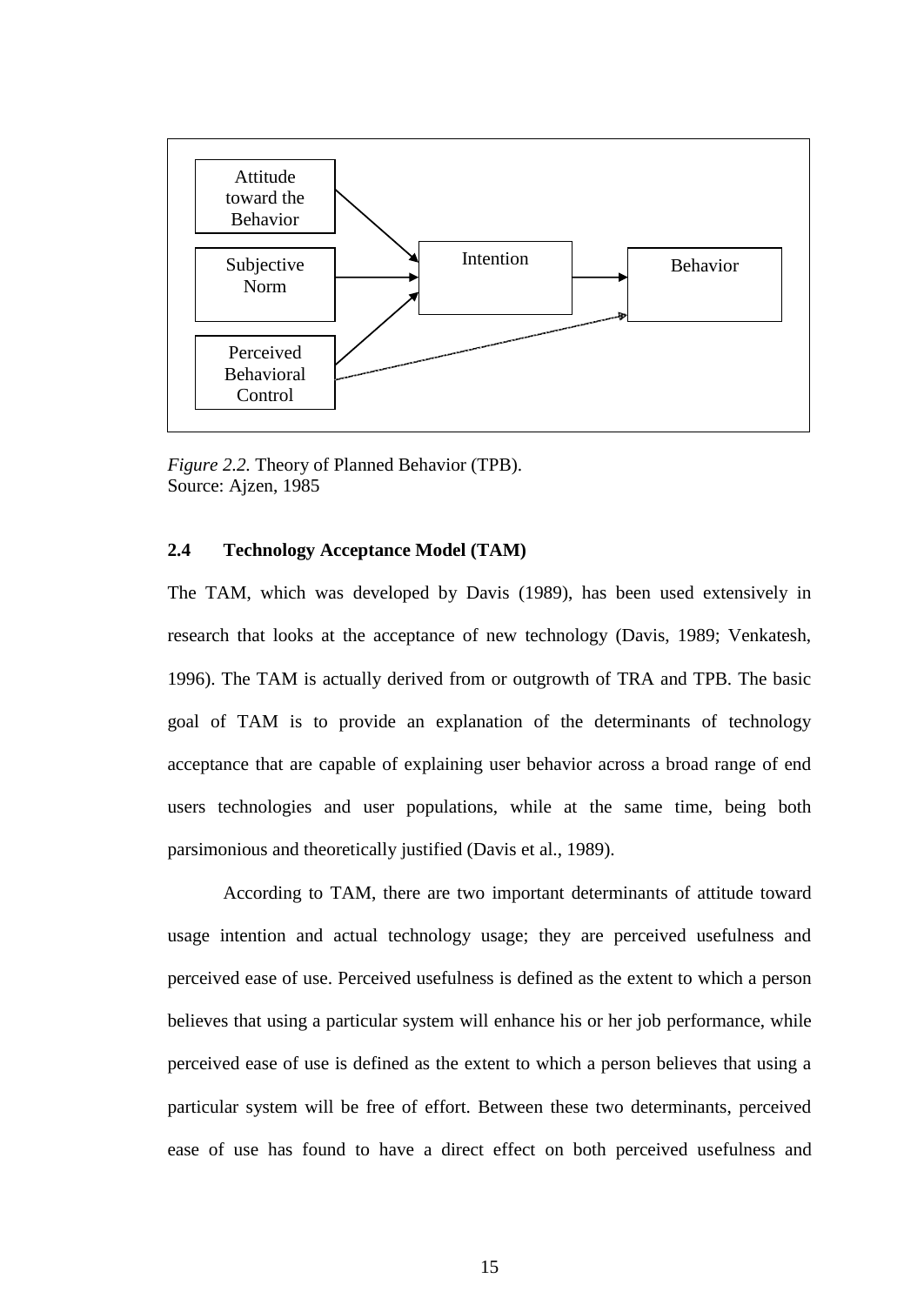technology usage (Davis, 1989; Adam, Nelson & Todd, 1992; Jantan et al., 2001; Ramayah et al., 2003a; Ramayah et al., 2003b; George, 2004). TAM states that perceived usefulness and perceived ease of use will influence behavioral intention to use a technology through attitude as the mediating variable, as per Figure 2.3.



*Figure 2.3*. Technology Acceptance Model (TAM). Source: Davis, 1989

Many researches have adopted and expended the model, which was empirically proven to have high validity (Davis, 1989). The empirical evidence indicates that increasing the perceived ease of use of a particular system will increase the perceived usefulness of the system and affect positively the attitude and translate into an increased behavioral intention, resulting in a large margin of actual usage or technology acceptance. Davis, Bagozzi, and Warshaw (1989) in studying user acceptance of computer technology found that perceived usefulness had a very strong effect toward behavioral intention in time 1 (beginning of the semester) and time 2 (14 weeks later from time1), while attitude toward using had a smaller effect in time 1 and a non-significant effect in time 2, perceived ease of use has a significant direct effect on behavioral intention over and above attitude toward using and perceived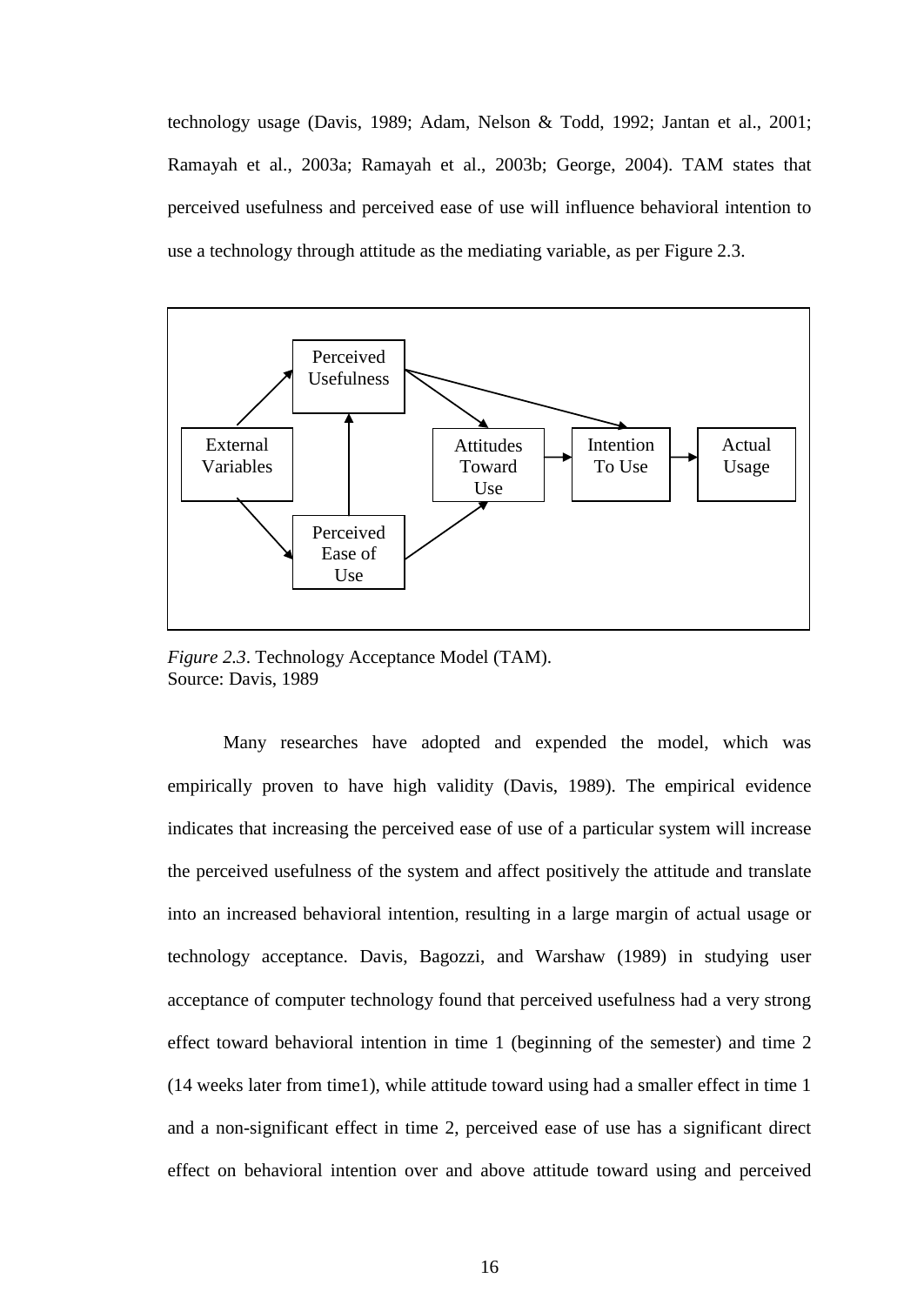usefulness in time 1 but not time 2. Hence, attitude appears to mediate the effects of beliefs on intention even less that postulated by TRA and TAM.

 However, Chau and Hu (2001) in their study of information technology acceptance among professionals found that perceived usefulness was the most significant factor for physicians' acceptance of telemedicine technology but perceived ease of use was not found to have any significant effects on perceived usefulness or attitude. This is consistent with the findings of Pikkarainen et al. (2004) in Finland. Pikkarainen et al. (2004) studied the effect of TAM (perceived usefulness and perceived ease of use) and four other variables (perceived enjoyment, information on online banking, security and privacy, and the quality of the Internet connection) on online banking and they found that only perceived usefulness and amount of information clearly have a positive effect on the use of online banking. The rest of the variables were not supported by the data. Wang et al. (2003) introduced "perceived credibility" as a new factor in TAM model to reflect the user's security and privacy concerns in the acceptance of Internet banking. Their findings strongly support the appropriateness of using extended TAM to understand user acceptance of Internet banking.

There are also several researches done in Malaysia relating to TAM. Ndubisi, Jantan and Richardson (2001) used TAM to find that IT usage was influenced by perceived usefulness and indirectly by perceived ease of use, and there was no direct relationship between perceived ease of use and usage. However, Ramayah et al. (2002) found that perceived ease of use and perceived usefulness influenced technology usage among owners or managers of Malaysia SME's.

Furthermore, Jantan, Ramayah, and Chin (2001) used the refined TAM model to study the various factors influencing personal computer acceptance by small and

17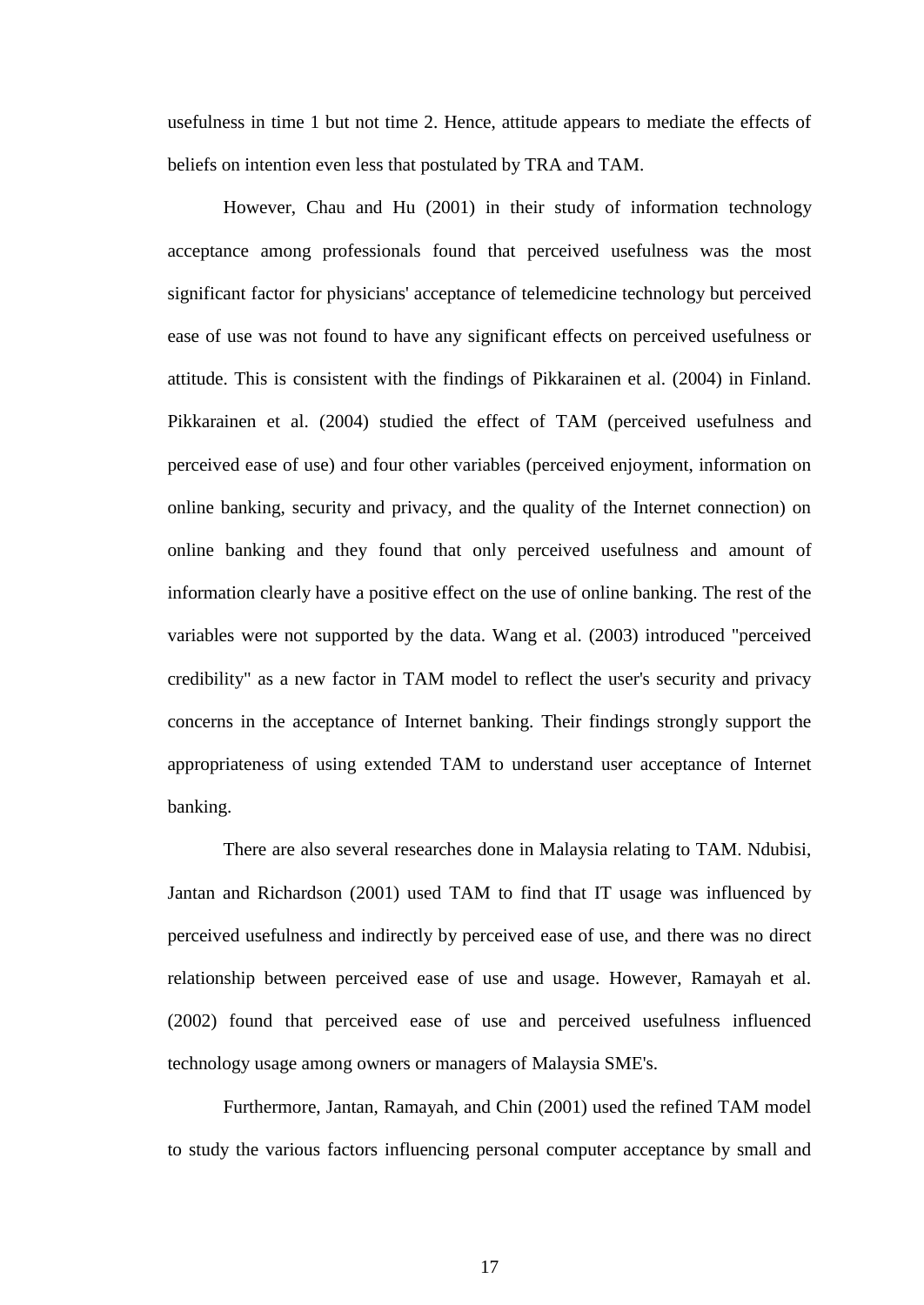medium size companies. Fok (2001) used TAM incorporate with self-efficacy and its determinants as influencing factors to study the affecting perceived usefulness, perceived ease of use and the use of Internet. Ndubisi and Jantan (2003) used TAM model to evaluate information system (IS) usage in Malaysian small and medium sized firms. Ramayah et al. (2003) used TAM model to find the receptiveness of electronic banking by Malaysian consumers. They found that perceived ease of use and perceived usefulness to be significantly related to intention and perceived usefulness to be a better predictor of intention when compared to ease of use.

# **2.5 Key Elements of Study**

# *2.5.1 Attitude*

Attitude is defined as an individual's positive or negative feeling about performing a target behavior (Fishbein & Ajzen, 1975). Attitude is traditionally prescribed as psychological tendency that is expressed by evaluating the degree of favor or disfavor of a particular entity. It has long been identified as a cause of intention, as people form intention to perform a certain behavior toward which they have positive effect. The attitude-behavioral relationship is fundamental to TRA, TAM and related models presented by Bagozzi (1981).

In the TRA and TPB models, attitude toward a behavior is determined by the total set of accessible behavioral beliefs linking the behavior to various outcomes and other attributes. Specifically, attitude is the summation of the strength of each belief weighted by the evaluation of the outcome or attribute. In this case, belief is defined as the individual's subjective probability that performing the target behavior will result in consequence. The evaluation term refers to "an implicit evaluative response" to the consequence (Fishbein & Ajzen, 1975).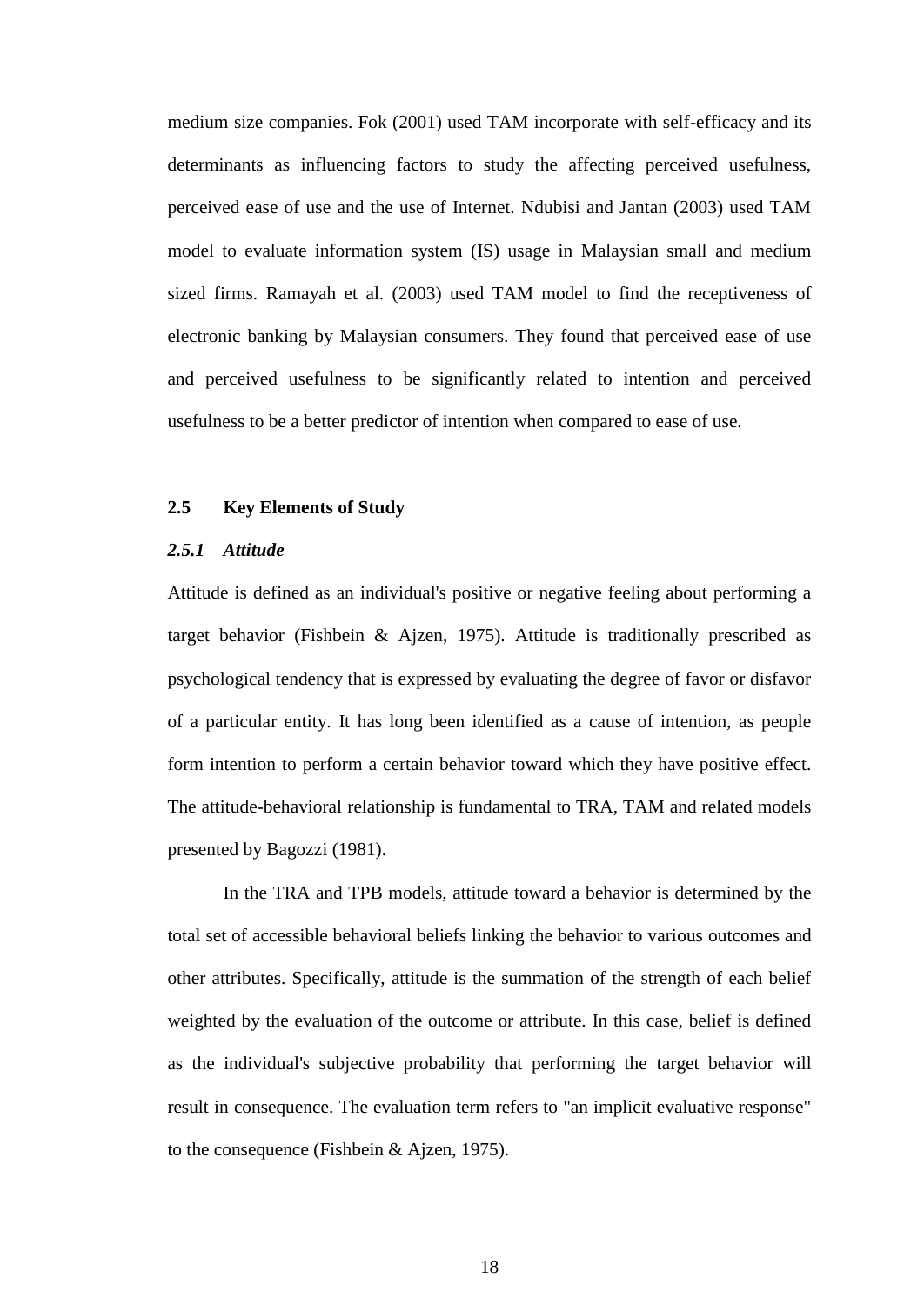However, in the TAM, attitude toward use is defined as the mediating affective response between usefulness and ease of use beliefs and intention to use a target system. In short, a prospective user's overall attitude toward the use of a given system is an antecedent to intention to adopt (Davis, 1989). In user participation research, users are likely to have vaguely form beliefs and attitudes concerning the system to be developed prior to the system development (Hartwick & Barki, 1994).

## *2.5.2 Subjective Norm*

An individual's subjective norm is determined by a multiplicative function of his or her normative beliefs and motivation to comply with these beliefs (Fishbein & Ajzen, 1975). Normative beliefs refer to the perceived expectation of specific referent individuals or group, such as the person's spouse, family, friends, and other relevant personnel. The motivation to comply with each referent contributes to the subjective norm in direct proportion to the person's subjective probability that the referent thinks the person should perform the behavior in question.

Subjective norm has been found to be more important prior to, or in the early stages of innovative implementation when users have limited direct experience from which to develop attitudes (Hartwick & Barki, 1994). Taylor and Todd (1995) found subjective norm is a better predictor of intention with inexperienced subjects. Venkatesh and Davis (2000) in the other hand, found that subjective norm significantly affecting intention under mandatory situation and it weakened over time. However, Shih and Fang (2004) found that the path from subjective norm to intention failed to achieve significance in their study. In term of a consumer-oriented service, individual's adoption is largely influence by the consumer-relevant groups around the individual.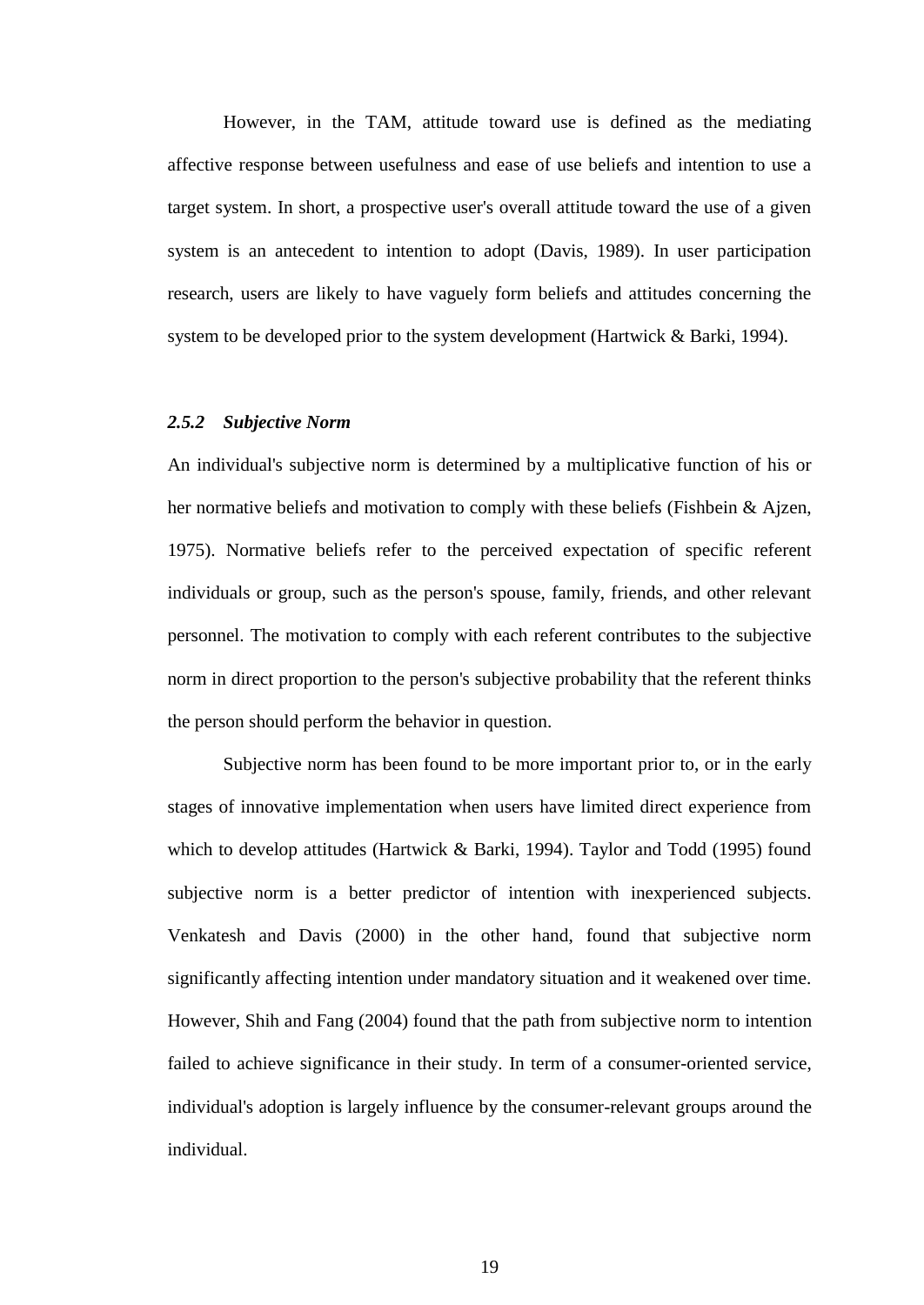#### *2.5.3 Perceived Behavioral Control*

Perceived behavioral control measures the perceived ease or difficulty of performing the behavior. It is influencing people decision in choosing to pursue an outcome, their degree of preparation, effort, perseverance, thought and emotions experienced during the task (Bandura, 1982).

There are two components in perceived behavioral control. The first component is self-efficacy, which is defined as an individual's self-confidence in his or her ability to perform a behavior (Bandura, 1977; Bandura, 1982). The second component is facilitating conditions, which reflects the availability of resources needed to engage in the behavior (Triandis, 1979).

Both components predict behavioral intention. Hill et al. (1986) found that self-efficacy predicts intention to use a wide range of technologically advanced products. Goh (1995) found that intention to use Internet banking in Singapore would be expected to be more inclined as supporting technological infrastructure became easily and readily available (facilitating conditions). George (2004) found that beliefs about self-efficacy regarding purchasing positively affect perceived behavioral control, which in turn affects online purchasing behavior.

In the previous comparison between the TRA and TPB conducted by Ajzen (1991) and Davis (1989), perceived behavioral control is found to be a better predictor of intention. However, perceived behavioral control to intention failed to achieve significance in the pure TPB model in Shih and Fang (2004) study. Ajzen and Madden (1986) claimed that the perceived behavioral control is less likely to be related to intention.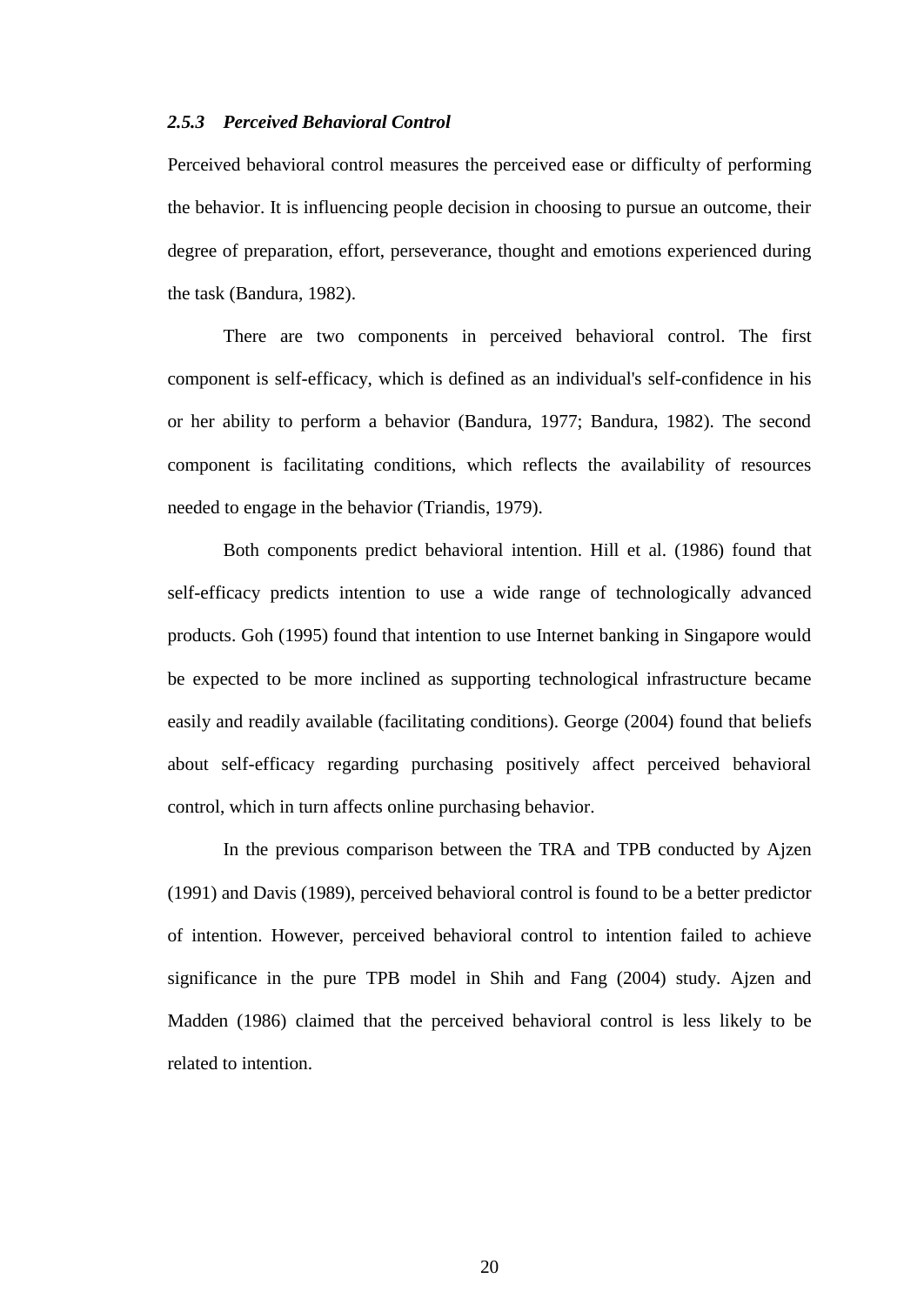# *2.5.4 Perceived Usefulness*

Perceived usefulness is defined as the individual user's subjective probability that using a particular system will increase his or her job performance within an organization context. Previous researches have provided evidence of the significant effect of perceived usefulness on usage intention (Agarwal & Prasad, 1999; Davis et al., 1989; Venkatesh, 1999; Venkatesh, 2000; Venkatesh & Morris, 2000; Chau & Hu, 2001; Ramayah et al., 2003; Pikkarainen, et al., 2004). TAM posits perceived usefulness has a direct effect on behavioral intention and above attitude. The perceived usefulness-behavioral intention relationship is strongly based on the idea that, people form intention toward behaviors they believe will increase their job performance within an organization, over and above whatever positive or negative feeling may be evoked toward the behavior. Hence, the perceived usefulnessbehavioral intention relationship in TAM represents the outcome of direct effect, hypothesizing that people form intention toward using computer system based on a cognitive appraisal of how it will improve their performance.

In the TAM model, perceived usefulness can be affected by various external variables over and above perceived ease of use, perceived usefulness and perceived ease of use is distinct but related constructs. In the previous information system (IS) literature (e.g. Compeau & Higgin, 1995; Compeau et al., 1999; Hong et al., 2001; Wang et al., 2003), one of the external variables, computer self-efficacy has been examined. Bandura (1986), Igbaria and Iivari (1995) postulated that computer selfefficacy affects an individual's computer anxiety, and then influence the perceived ease of use, perceived usefulness and system usage.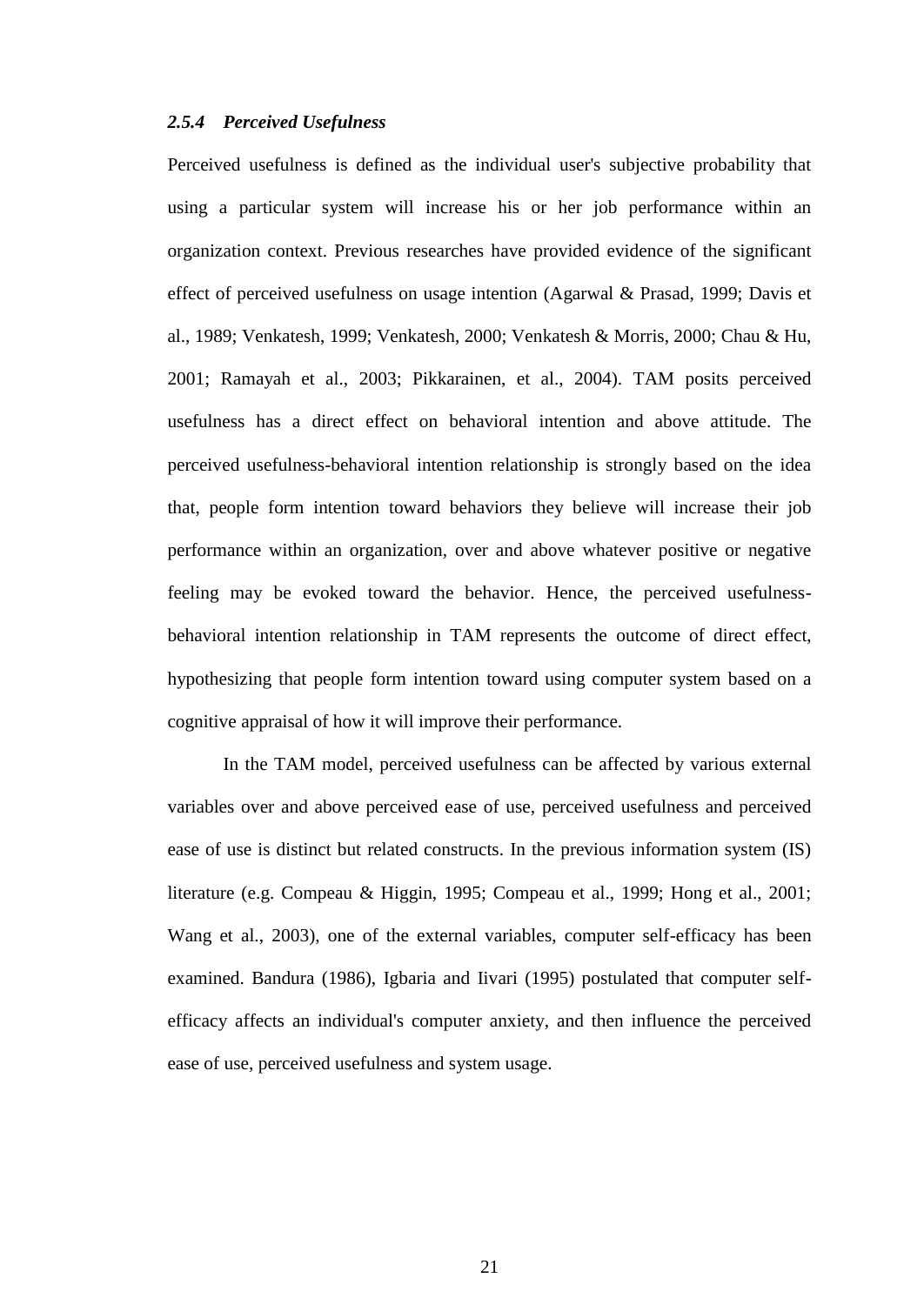## *2.5.5 Perceived Ease of Use*

Perceived ease of use refers to as the degree to which the individual user expects the target system to be free of effort. Extensive researches over the past decade provide evidence of the significant effect of perceived ease of use on usage intention, either directly or indirectly through its effect on perceived usefulness (Agarwal & Prasad, 1999; Davis et al., 1989; Venkatesh, 1999; Venkatesh, 2000; Venkatesh & Morris, 2000).

The Internet banking systems need to be both easy to learn and easy to use, in order to encourage large usage. Stoel and Lee (2003) in their study of student acceptance of web-based courseware found that when introducing the technology, instructors should emphasize how easy the technology is to use and how useful it is in improving grades.

Perceived ease of use is having a significant effect on attitude. Two basic mechanisms by which perceived ease of use influences attitude and behavior are selfefficacy and instrumentality. The easier a system is to interact with, the greater should be the user's sense of efficacy (Bandura, 1982) and personal control (Lepper, 1985) regarding his or her ability to carry out the sequences of behavior needed to operate the system. The direct perceive ease of use-attitude relationship is meant to capture the intrinsically motivating aspect of perceived ease of use (Davis, 1986). Same as perceived usefulness; perceived ease of use is also theorized to be determined by external variables. Examples of external variables are training, documentation, and user support consultant as stated by Davis et al. (1989).

The empirical evidence indicates that increasing the perceived ease of use of the system will increase perceived usefulness and will translate into increased behavioral intention, resulting in a larger margin of technology acceptance (Kamel &

22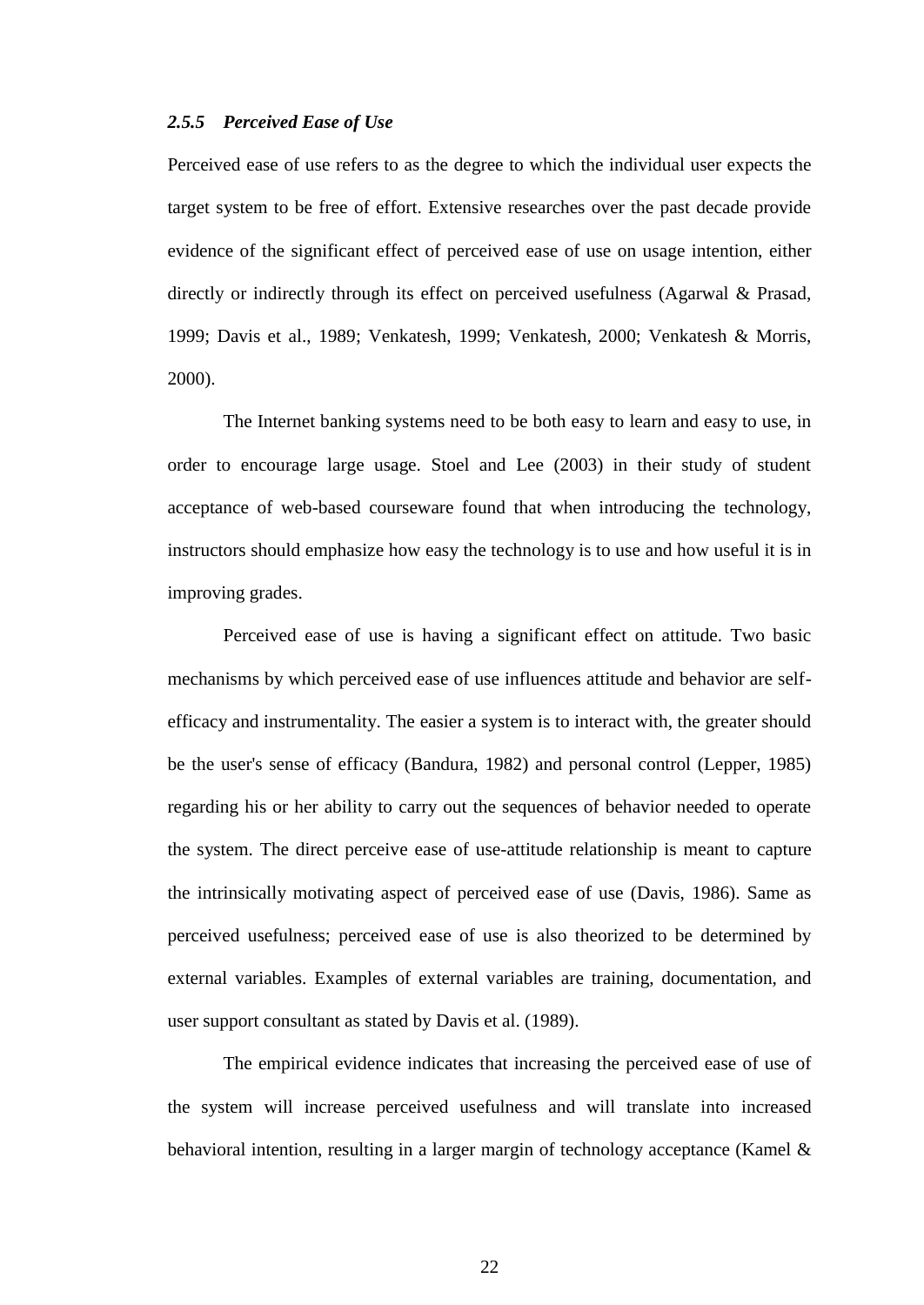Hassan, 2003). Research also indicates that the influences of perceived ease of use on perceived usefulness diminish over time, as users become proficient with the target system (Chau, 1996; Davis et al., 1989). Therefore, perceived ease of use will have the greatest contribution to user acceptance in the early stage of system development, when users have limited experience with a target system.

#### *2.5.6 Behavioral Intention*

According to Ajzen (1985), intention is the cognitive representation of a person's readiness to perform a given behavior, and it is considered to be the immediate antecedent of behavior. In TPB, the intention is based on attitude toward the behavior, subjective norm and perceived behavioral control, with each predictor weighted for its important in relation to the behavior and population of interest. Behavioral intention is one of the most best or accurate predictors available for individual future behavior (Davis, 1989). Davis (1989) found that both usefulness and ease of use were significantly correlated with usage. However, perceived usefulness had a significantly greater correlation with usage behavior than did perceived ease of use.

Behavioral intention to perform a particular act has been shown to be an interesting variable between attitude and behavior, according to the attitudinal models. As pointed by Ryan (1970), since most human behaviors appear to be volitional control, the best single predictor of a person's behavior will be a measure of the person's intention to perform the behavior. However, Fishbein and Ajzen (1975) cautioned that this does not necessarily mean measure of intention will always correlate perfectly with behavior.

Behavioral intention will change over time; the longer the time interval, the lower will be the correlation between intension and action. Chau (1996) discovered